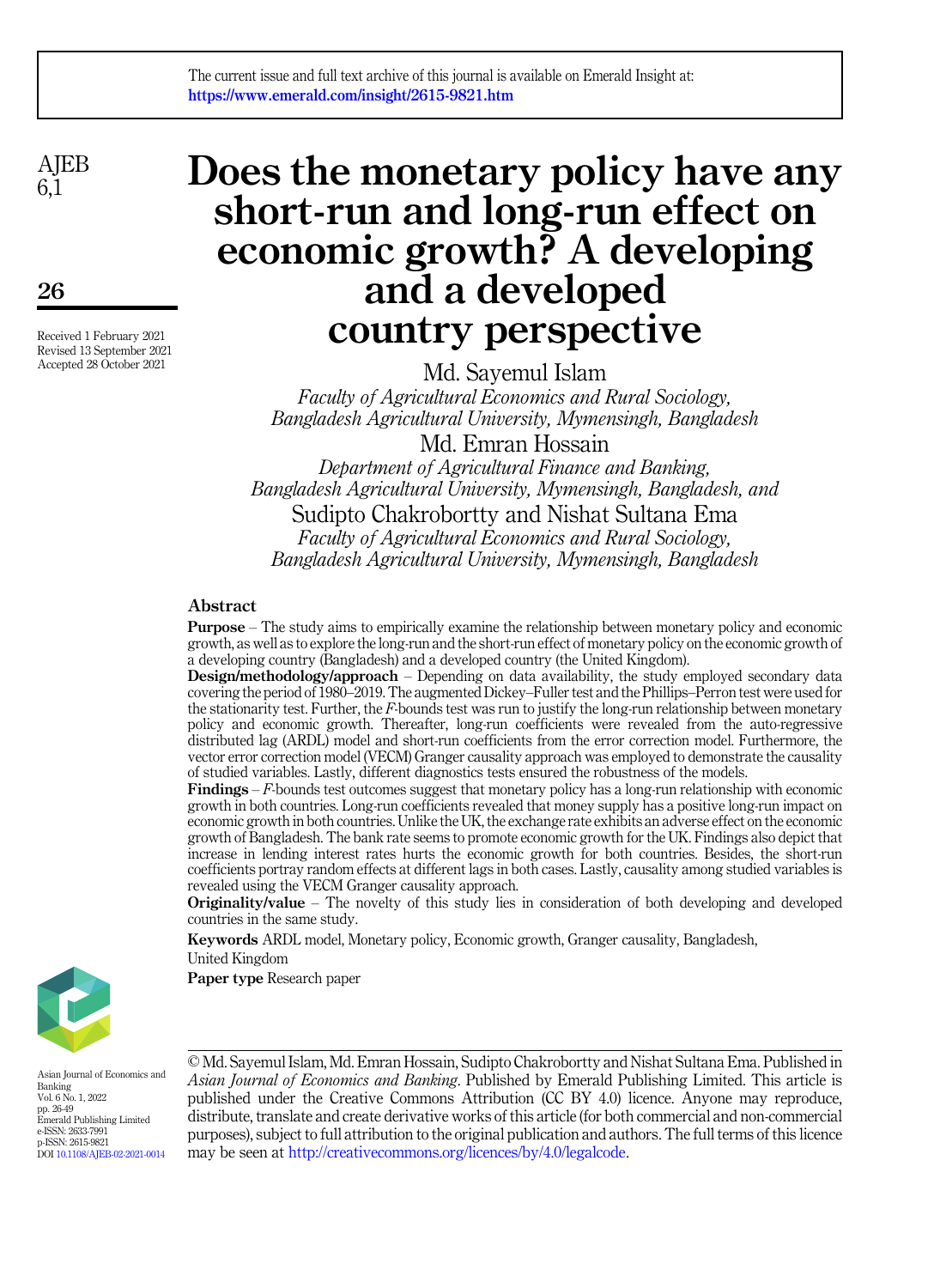# 1. Introduction

The monetary policy includes several policies by which a country controls its money stock to achieve macroeconomic goals. Sound monetary policy aims to ensure inflation stability, keeping the balance of payments intact, reduce wages, attain financial growth and economic development [\(Criste and Lupu, 2014](#page-20-0); [Akalpler and Duhok, 2018](#page-20-1)). Monetary policy plays a significant role in developing countries' economic growth by influencing the cost and availability of credit, inflation management, and payment stability ([Bondarchuk and](#page-20-2) [Raboshuk, 2020;](#page-20-2) [Twinoburyo and Odhiambo, 2018a\)](#page-23-0). For instance, in Bangladesh, the government has always depended on monetary policy as a way to acquire economic growth ([Rahman](#page-22-0) et al., 2019). The responsibility for formulating and executing monetary policy in Bangladesh lies with the Bangladesh Bank. The prime role of Bangladesh's monetary policy is to maintain fair price stability, ensure a stable balance of payments, maintain Bangladeshi taka's external competitiveness, and achieve sustainable economic growth through increased productivity, employment, and real income ([Alam, 2015\)](#page-20-3). Notable reforms have occurred in Bangladesh's regulatory, structural and financial policy system in the 1990s ([Shah, 2009\)](#page-22-1). These modifications enable Bangladesh Bank to conduct monetary policy based on marketbased instruments and blunt instruments to achieve smooth financial intermediation [\(Ahmed](#page-20-4) [and Islam, 2004](#page-20-4)). However, Bangladesh Bank often puts itself in a detrimental situation to manipulate the monetary policy to foster its productive resources' economic growth and development ([Barkawi and Monnin, 2015\)](#page-20-5).

In the developed countries, the foremost aspects of monetary policy are price stability;and price stability is achieved when inflation remains low and stable for an extended period [\(Li](#page-21-0) et al.[, 2010;](#page-21-0) [Fourcans and Vranceanu, 2007](#page-21-1)). Notably, price stability is the notion of being a precondition for high economic growth and employment [\(Angeriz and Arestis, 2007\)](#page-20-6). The monetary policy of the United Kingdom (UK), for example, is set with the assistance of the Bank of England's Monetary Policy Committee (MPC). The motive of the monetary policy of the UK is low inflation ([Agbonlahor, 2014\)](#page-20-7). The UK tries to keep inflation close to 2% (between 1 and 3%). Low inflation is viewed as an imperative factor in enabling higher investment in long-term and sustainable economic growth ([Pettinger, 2020\)](#page-22-2). The main challenge of the UK's monetary policy is to maintain sustainable economic growth by creating a high employment level in the economy ([Angeriz and Arestis, 2007](#page-20-6)). Subject to the primacy of maintaining economic growth, the monetary policy must support the government's economic policy, including its economic growth and employment objectives in the UK ([Bean and Jenkinson, 2001](#page-20-8)).

Despite all this evidence and claims on the performance of the monetary policy and its effect on economic growth, the objectives of this study are to trace out whether monetary policy and economic growth have a relationship in Bangladesh and the UK, and to assess the long-run and short-run impact of monetary policy on the economic growth. This study is conducted using country-wise times series data covering the period of 1980–2019. Although many previous studies have covered different aspects of the monetary policy with regard to economic development, to the best of our knowledge, this is the first study that considers not only the long-run and short-run effect of monetary policy on economic growth but also attempts to determine the nexus between monetary policy and economic growth; and draw a comparison between developing and developed country in this respect. This study considered the UK as a developed country and Bangladesh as a developing country to make a better comparison. These countries were selected due to several reasons. Historically, Bangladesh was a part of British rule. Following the British regime, Bangladesh has undergone magnificent success in reaching the height of a developing nation even after the fall of Pakistan's rule. On the other hand, the UK, an indispensable developed nation globally, continues to sustain its growth. With this in mind, we endeavored to study the role of monetary policy on the economic growth of these countries, which are historically juxtaposed

Monetary policy and economic growth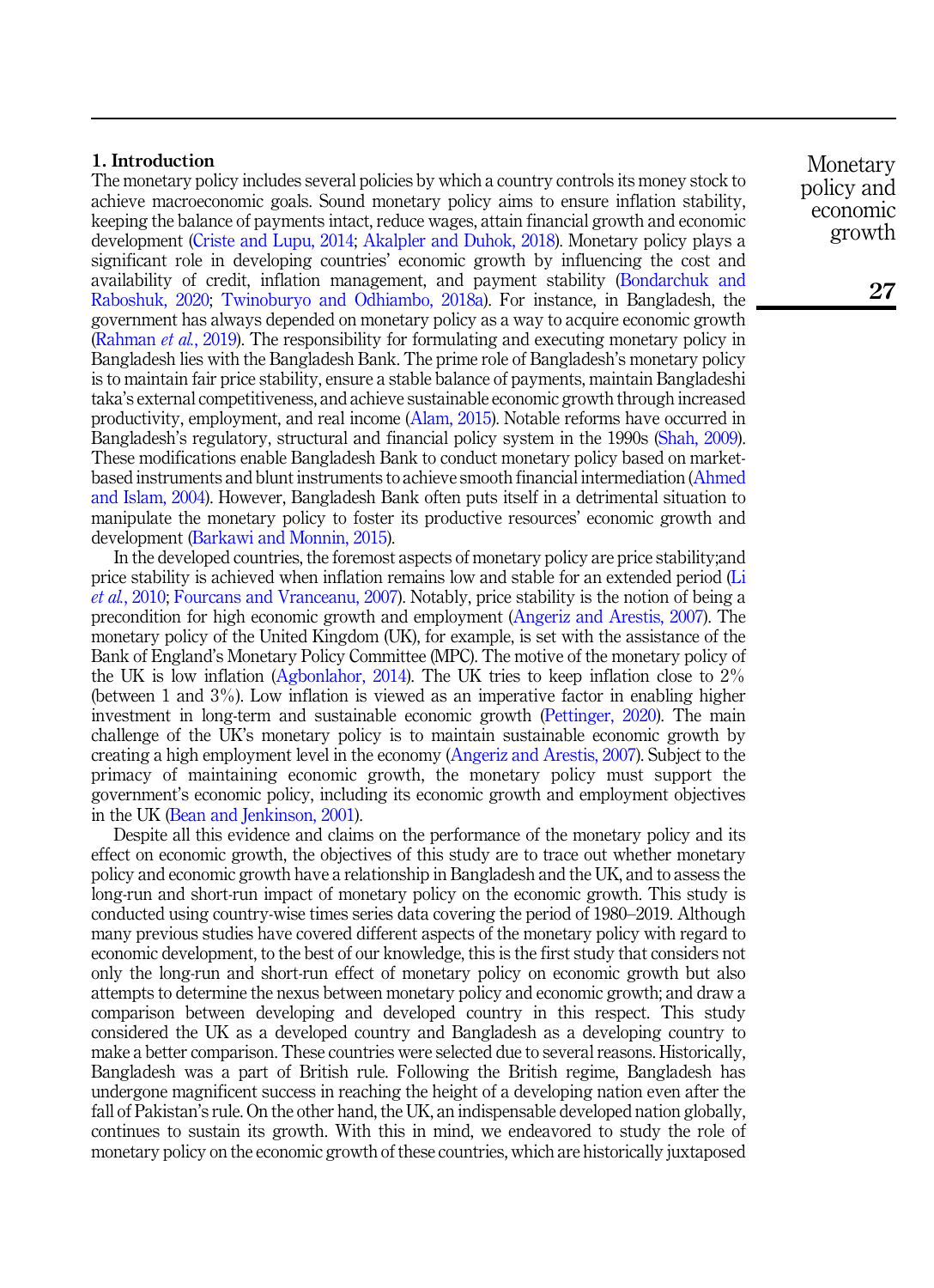in terms of institutional laws and colonial virtues. Furthermore, all of the analyzed variables' data were available for these countries, with the exception of a few others. Against this background, we considered these two countries as representative of our study to determine how monetary policy actually influences their economy and whether the monetary policy works the same way in both cases. This study expects that monetary policy instruments will have a different level of impact on economic growth. If this expectation is found to be true, this study comes up with some overture that the policymakers of developing and developed countries can deal with while making economic growth-related policies. However, this paper aims to contribute to the existing literature on monetary policy in several ways. First, this study makes a significant contribution to economic theories by offering empirical proof of the importance of Keynesian liquidity preference and classical monetary theory in regulating money supply and economic growth in both developing and developed economies contexts. Second, in empirical view, to the best of the authors' knowledge, this is the first attempt to examine the nexus between monetary policy and economic growth in the aforementioned countries while also comparing selected emerging and advanced economies using time series data.

The remainder of this paper is organized as follows: The following section demonstrates the extensive review of the literature and formulates the research gaps of the study. [Section 3](#page-6-0) provides the description of the data, the modeling and the methods used in the study. [Section 4](#page-9-0) covers the empirical findings and discussion, and [Section 5](#page-17-0) concludes the paper.

# 2. Literature review

This section reviews the theoretical framework and empirical research on the relationship between monetary policy and economic growth. There are several ways via which the stance of monetary policy is conveyed into the real economy and influences the economic growth of a country. The theoretical and empirical research works on the association between monetary policy and economic growth are discussed in the following.

#### 2.1 Theoretical review underpinning this study

The central bank of a country formulates monetary policy that focuses on long-term interest rates, real exchange rates, and price stability, as well as economic growth, full employment, smoothing the economic cycle, and averting financial crises. The monetary policy has several instruments such as interest rate policy, bank reserve, lending rate, open market operation, etc., which influence the economic growth of a country. Economic growth and monetary policy theories have advanced quickly over time. However, it even predates as far back to the classical quantity theory of money (QTM) ([Gali, 2015\)](#page-21-2). On the other hand, modern theories did not emerge until the 1930s; after that, it came to the fore with the Keynesian liquidity preference theory ([Arestis and Sawyer, 2008\)](#page-20-9). The classical monetary theory is the earliest prominent theory of monetary policy based on the Irving Fisher QTM, which establishes the framework for the link between monetary policy and economic variables ([Twinoburyo and](#page-23-0) [Odhiambo, 2018a](#page-23-0)). Since both the velocity of money and the output of the economy are assumed to be constant under QTM, any rise in the money supply will lead to a proportional increase in prices. Besides, the long-term growth of the economy was only influenced by real factors, and the money supply is neutral in both the short and long run [\(Gali, 2015](#page-21-2)). However, Keynes argued that the velocity of money is unstable and not constant, and hence rejected the quantity theory both conceptually and as a tool of practical policy [\(Keynes, 1936\)](#page-21-3). The money supply was considered to be exogenous in Keynesian liquidity preference theory, and any rise in the money supply would result in a lower interest rate. Lower interest rates positively affect the marginal efficiency of investment and capital flow, resulting in output expansion and

**AIEB** 6,1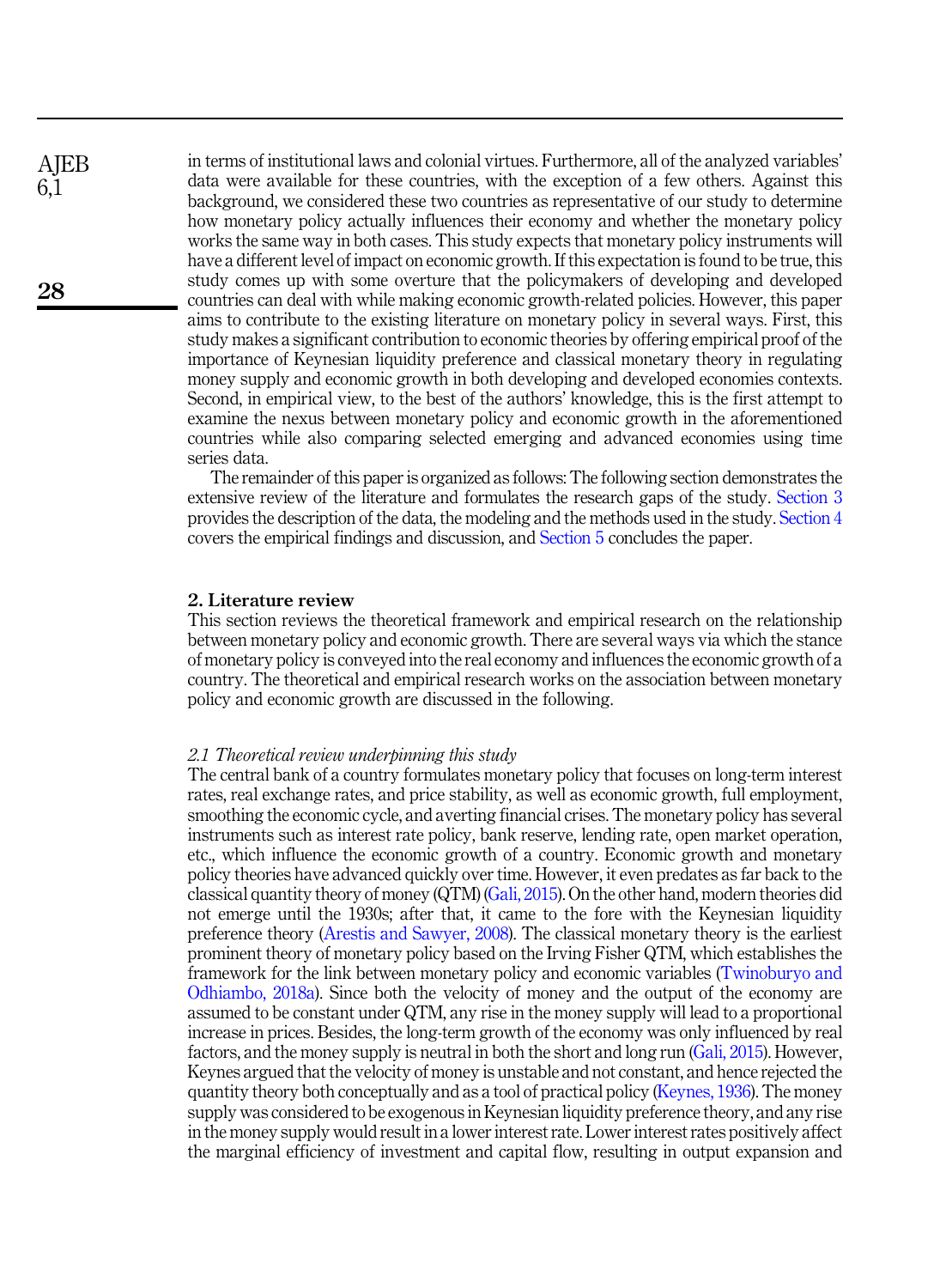economic growth [\(Backhouse and Bateman, 2011\)](#page-20-10). However, the monetary policy helps government authorities in a market economy routinely affect the direction and speed of overall economic activity, which includes not only the amount of aggregate output and employment but also the price stability ([Friedman, 2000\)](#page-21-4). In classical theory, money plays a passive role in determining economic growth. Hence, money as a source of investment or capital stock cannot be overlooked in defining economic growth. [Tobin \(1965\)](#page-23-1) demonstrated that a rise in the money supply might contribute to higher growth. Putting it simply, increased money supply results in inflation, which lowers the own rate of return on money and promotes a portfolio shift toward real capital. This leads to a rise in capital stock and a greater output level per person in the long term. Therefore, the Hicks–Keynes framework adopts money supply and interest rate as instrumental variables representing monetary policy ([Friedman, 1990\)](#page-21-5).

#### 2.2 Monetary policy and economic growth nexus

Multitudinous studies had shed light on the monetary policy and empirically adjudged its impact on economic growth in the case of different nations. Analyzing the influence of monetary policy on economic development, some articles have argued that monetary policy has tenuous or no effects on economic growth. For example, [Mutuku and Koech \(2014\)](#page-22-3) intended to depict the effect of monetary and fiscal policy shocks on the economic advancement of Kenya for time-series data from 1997–2010 by adopting the recursive vector autoregressive (VAR) approach. They deducted that money supply and short-term interest rate denoted as monetary policy instruments are insignificant in affecting the real output. Similarly, [Kamaan \(2014\)](#page-21-6) conducted another analysis using the VAR method which has shown that monetary policy does not impact Kenya's economic development. In their research on time series data covering the period from 1959 to 2008, [Lashkary and Kashani \(2011\)](#page-21-7) unveiled the same disclosure in the case of Iran as they found no substantive proof of the interrelationship between money supply, economic development, wages and real economic variables.

However, a wide-ranging number of studies ascertained the pivotal role of monetary policy in economic growth. [Nouri and Samimi \(2011\)](#page-22-4) investigated the association between monetary policy and economic growth in Iran using the ordinary least square (OLS) method and found a significant and positive relationship among them. Oneyiwu (2012) found that money supply has a positive effect on economic growth in Nigeria. A similar outcome found previously (e.g. [Kareem](#page-21-8) et al., 2013) in the case of Nigeria delineated that increase in broad money and narrow money representing monetary policy propel economic growth.

Yet, some research works revealed a mix of both significant and insignificant impacts of monetary policy on economic growth. [Precious and Makhetha-Kosi \(2014\)](#page-22-5) conducted a study to explore the role of monetary policy in propelling the economic growth of South Africa, taking cognizance of the period 2000–2010. Analyzing the data with vector error correction model (VECM) and error correction model (ECM) approach, they substantiated that the money supply, the repo rate and the exchange rate do not significantly foster economic growth, whereas the inflation rate exerts a significant positive role in determining the economic advancement of South Africa. [Mugableh \(2019\)](#page-22-6) scrutinized the equilibrium and dynamic causality association among economic growth and monetary policy tools in Jordan from 1990 to 2017. Findings revealed from the ARDL model indicated that except inflation rate, money supply and real interest rate promote economic growth both in the short run and long run. Moreover, the VECM approach outcome assured a bidirectional causal relationship between monetary policy variables and economic growth. [Ufoeze](#page-23-2) *et al.* (2018) empirically tested the impact of monetary policy on the economic growth of Nigeria. The findings showed that money supply significantly promotes economic growth, whereas monetary policy rate, interest rate and investment showed an insignificant influence on economic growth.

Monetary policy and economic growth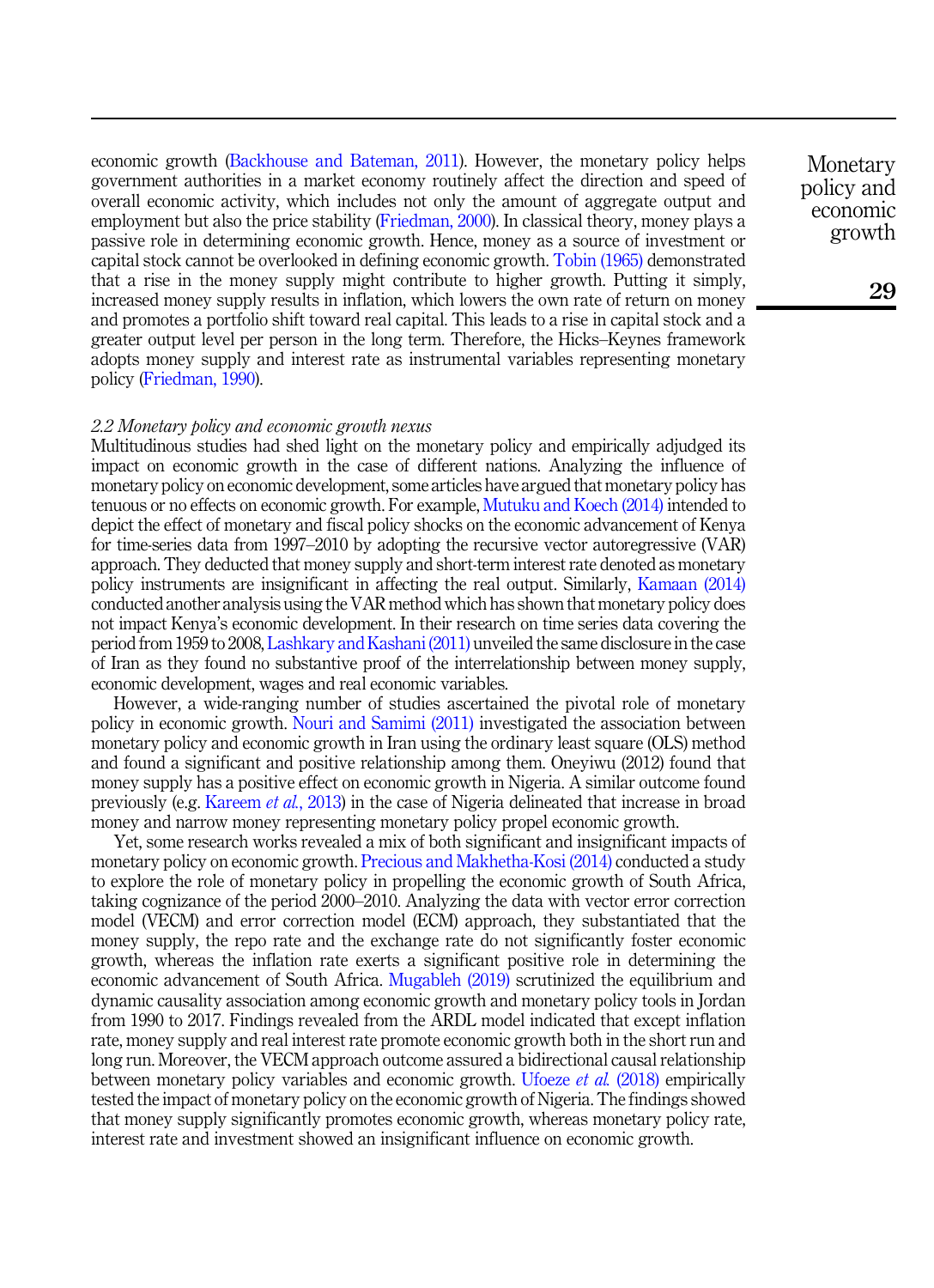#### 2.3 Monetary policy and economic growth of Bangladesh **AIEB**

This section presents some works of the literature that provide insights on Bangladesh's monetary policy and the economy, as it represents the developing country in our study. There are some studies in Bangladesh encompassing monetary policy. [Hossain and Ibon \(2020\)](#page-21-9) attempted to analyze the effectiveness of monetary policy in Bangladesh by identifying various transmission channels. [Noman and Khudri \(2015\)](#page-22-7) analyzed the impact of monetary policy and fiscal policy on the economic growth of Bangladesh over the period from 1979–80 to 2012–13 by employing an OLS approach and correlation matrix technique. They concluded that monetary policy variables are positively correlated with economic growth. However, they did not conduct the test unit root of the variables. Also, they did not investigate the long-run and short-run effects of monetary policy on economic growth. [Rahman](#page-22-0) et al. [\(2019\)](#page-22-0) tried to examine the relationship between monetary policy and the economic development of Bangladesh by using multiple regressions. The study identified that the monetary policy of Bangladesh has a significant impact on the economic development of Bangladesh. Islam et al. [\(2018\)](#page-21-10) found that several monetary policy tools such as variable reserve ratio, flexibility in rationing of credit and fixation of less margin requirement are significantly influencing the economic growth of Bangladesh.

Bank rate, money supply and lending interest act as essential instrumental factors of monetary policy. The bank rate has remained constant level in Bangladesh over the last 17 years. The maximum bank rate remained 10.75% in Bangladesh from 1986 to 1989. Over the last 22 years, the money supply is increasing substantially from 1996 to 2018. In 2019, the lending interest rate for Bangladesh was 9.56% ([World Bank, 2020\)](#page-23-3). Though Bangladesh's lending interest rate fluctuated in recent years, it tended to decrease through the 2000–2019 period [\(Figure 1\)](#page-5-0). An expansionary monetary policy also influences the nominal exchange rate. For example, over the last 20 years, the exchange rate has grown substantially in Bangladesh. The highest exchange rate was 84.45 in 2019 ([Figure 1](#page-5-0)). For this reason, the increasing trend indicates that the exchange rate acts as a powerful instrument of monetary policy in Bangladesh. The highest gross domestic product (GDP) growth rate for Bangladesh was 8.153% within the year from 1980 to 2019. However, the GDP growth rate fluctuated substantially in the early years since the emancipation of Bangladesh ([Figure 1\)](#page-5-0).

# 2.4 Monetary policy and economic growth of the United Kingdom

Numerous studies have been conducted mentioning the monetary policy of the UK. Bunn *et al.* (2018) estimated the impacts of UK monetary policy between 2008 and 2014, and found the minimal effect of monetary policy on standard relative income and wealth inequality measures. [Argitis and Pitelis \(2001\)](#page-20-11) attempted to study monetary policy and income distribution with the evidence from the USA and the UK. They illuminated the issues surrounding the effects of monetary policy on changes in industrial capital income shares, financial capital and labor in the nonfinancial business sector. Money supply acts as a significant factor of monetary policy that influences the economic growth of the UK ([Agbonlahor, 2014\)](#page-20-7). It increased over twenty years from 1980 to 2008 and remained constant from 2008 to 2016 ([Figure 2a](#page-6-1)). The bank of England sets the bank rate of the UK. The bank rate fluctuated from 1980 to 2009, although it remained stable in recent years [\(Figure 2c\)](#page-6-1). Meanwhile, the highest lending interest rate was 16.313% in 1980 and hit a record low of 0.500% in 2014. The exchange rate of the UK with respect to USD has dominated strongly over the timespan. The GDP growth rate of the UK fluctuated in recent years and was inclined to decrease from 2001 to 2019. In 2019, real GDP growth for the UK was around 1.463%.

#### 2.5 Research gap and objectives of this study

Rarely any empirical approach aimed to demonstrate the role of monetary policy and its impact on the economic growth of Bangladesh and the UK using the data of a long period.

6,1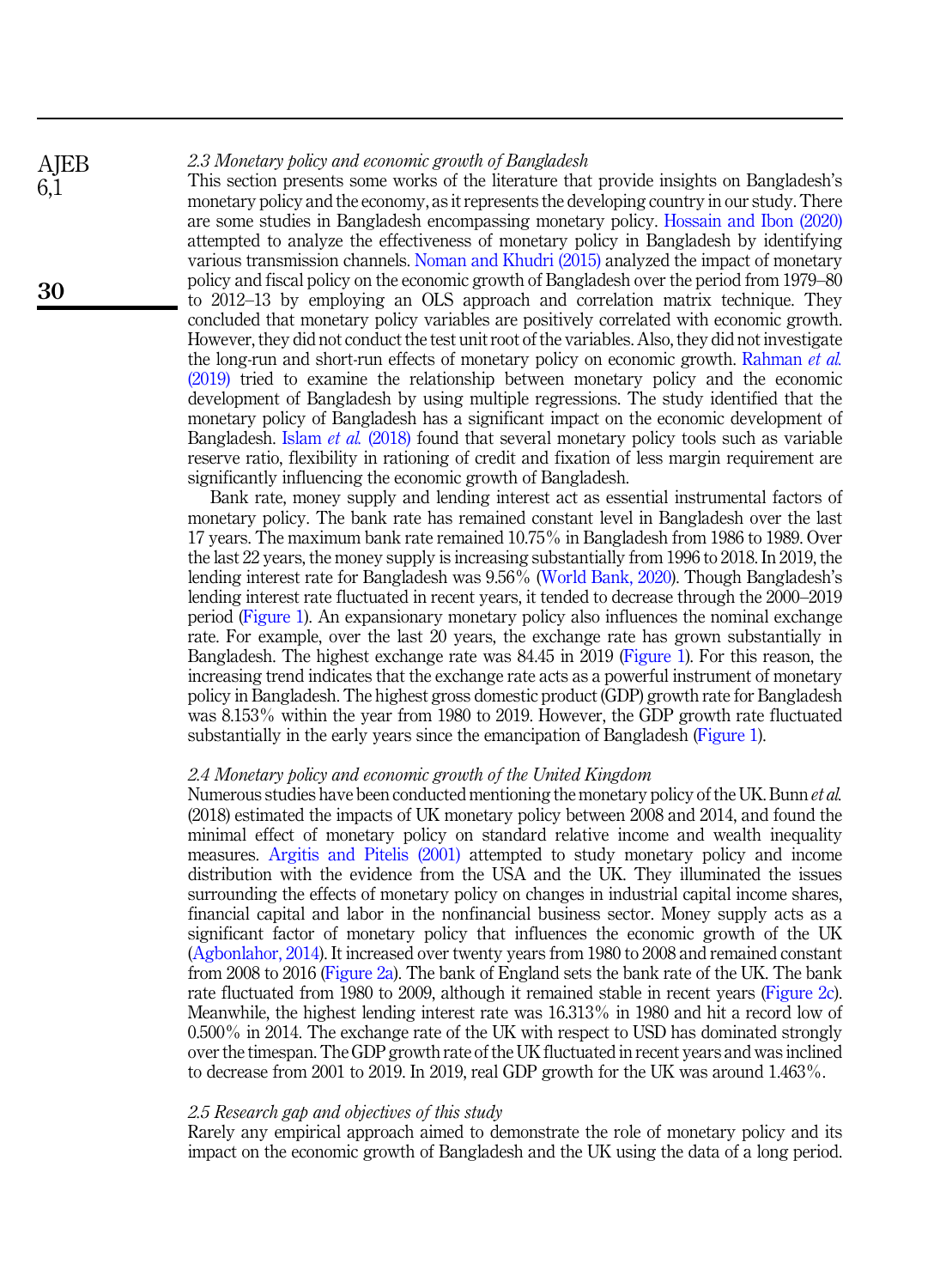<span id="page-5-0"></span>

**Source(s):** World Bank (2020), International Monetary Fund (2020)

Besides, there is hitherto scanty contemporary research on the direction of causality analysis of monetary policy and economic growth, taking Bangladesh and the UK into account. Also, none of the existing literature made any attempt to elucidate any comparative scenario of the role of the monetary policy in economic growth, including a developing nation like Bangladesh and a developed country like the UK. To satiate this gap, and to help generate the best policy recommendation, our study aims to adopt a dynamic auto-regressive distributed lag (ARDL) model, with the cognizance of the unit-root test to assess the long-run and shortrun impact of monetary policy on economic growth, as well as the VECM Granger causality among instruments of monetary policy and economic growth to determine the direction of causality among studied variables.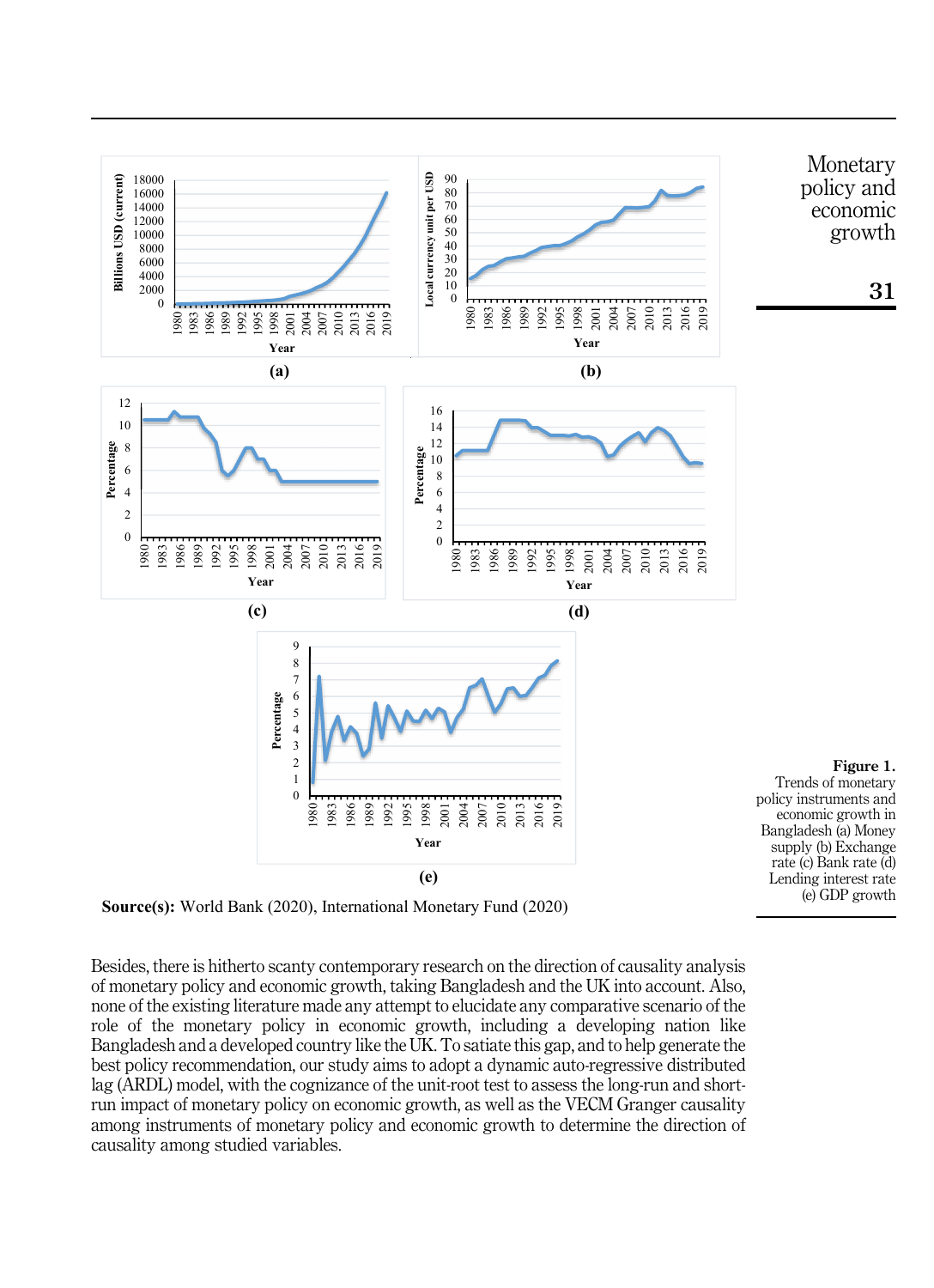<span id="page-6-1"></span>



# <span id="page-6-0"></span>3. Methodology

# 3.1 Data and variables

The study employed all the latest secondary data extracted from the World Bank and the International Monetary Fund websites on annual time series data ranging from 1980 to 2019. This study selected Bangladesh and the UK as a developing and developed country, respectively. To satisfy the objectives of the study, we considered five variables. Due to the limitation of data availability, this study considered only four instruments of monetary policy. Monetary policy was represented by money supply (M2), bank rate, lending interest rate and exchange rate. Money supply (M2) is the volume of nonbank currency; demand for deposits other than those of the central government; time, savings, and foreign currency deposits of resident sectors other than the central government; bank and traveler's checks; and other securities such as commercial paper certificates and deposit ([World Bank, 2020\)](#page-23-3). The exchange rate corresponds to the local currency units relative to the US dollar. The bank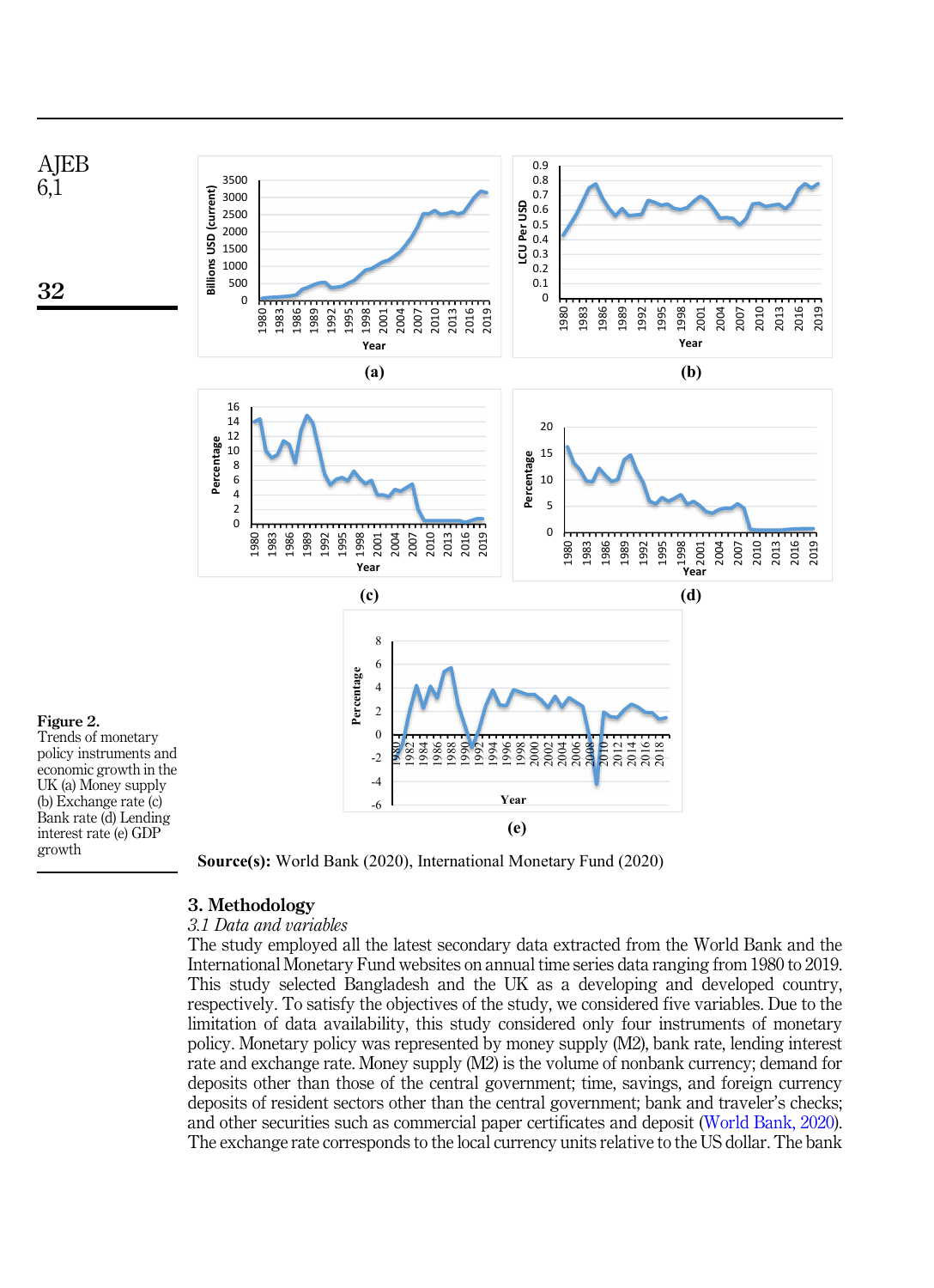rate is the interest rate at which a central bank advances loans to domestic/commercial banks. The lending interest rate is the rate at which commercial banks lend money to investors, private sectors, or other banks. Whereas, GDP growth rate is used as a proxy variable for economic growth, GDP growth rate acts as a dependent variable which was measured in terms of real GDP growth percentage. Table 1 presents the detailed description of the variables used in this study.

# 3.2 Methods of data analysis and modeling

Before proceeding with the inferential analysis, the study presented descriptive statistics results with mean, median, standard deviation, maximum and minimum of each variable. Further, a correlation matrix was examined for each variable to delineate the relationship among the variables.

The ARDL model requires every series or variable to be stationary at level, or first difference or amalgam of both. However, this dynamic model cannot be applicable if any series is stationary at the 2nd difference. Hence, to fulfill these prerequisites, we ran the Augmented Dickey–Fuller (ADF) [\(Dickey and Fuller, 1979\)](#page-20-12) and Phillips–Perron (PP) [\(Phillips](#page-22-8) [and Perron, 1988\)](#page-22-8) tests for checking the unit-root properties of the studied variables. Following the outcome of the unit-root tests, we forwarded then to the ARDL model.

This study employed a level-log regression model to obtain the study objectives by transforming all the independent variables to a natural logarithmic form, excluding the dependent variable GDP growth rate. Natural logarithmic transformation linearized the independent variables. The reason behind not incorporating GDP growth to natural log form is that GDP growth for a country can be negative in any particular period that makes log transformation impossible in mathematical terms. To slide this uncertainty, this study chooses to run the following ARDL model, introduced by [Pesaran and Shin \(1995\)](#page-22-9), which entails both long-run and short-run impact of underlying independent variables on the

dependent variable. Thus, the empirical model can be specified as follows:  
\n
$$
\Delta GDP_t = \alpha_0 + \sum_{i=1}^n \alpha_{1i} \Delta GDP_{t-i} + \sum_{i=1}^n \alpha_{2i} \Delta LNMS_{t-i} + \sum_{i=1}^n \alpha_{3i} \Delta LNBR_{t-i} + \sum_{i=1}^n \alpha_{4i} \Delta LNLIR_{t-i} + \sum_{i=1}^n \alpha_{5i} \Delta LNER_{t-i} + \beta_1 GDP_{t-1} + \beta_2 LNMS_{t-1} + \beta_3 LNBR_{t-1} + \beta_4 LNLIR_{t-1} + \beta_5 LNER_{t-1} + u_t
$$
\n(1)

| Variables                                      | Unit of<br>measurement         | Source                         | Remarks            | <b>Iustification</b>                                                                                                        |
|------------------------------------------------|--------------------------------|--------------------------------|--------------------|-----------------------------------------------------------------------------------------------------------------------------|
| Gross Domestic<br>Product (GDP)<br>growth rate | Percentage                     | World Bank                     | Economic<br>growth | Kapaya (2020), Nouri and<br>Samimi (2011), Akalpler and<br>Duhok (2018)                                                     |
| Money Supply<br>(M2) (MS)                      | <b>US Dollar</b><br>(current)  | World Bank                     | Monetary<br>policy | Gnahe and Huang (2020), Liet al.<br>(2010), Onyeiwu (2012), Fasanya<br><i>et al.</i> (2013). Srithilat <i>et al.</i> (2017) |
| Bank Rate (BR)                                 | Percentage                     | International<br>Monetary Fund | Monetary<br>policy | Bondarchuk and Raboshuk<br>$(2020)$ , Kamaan $(2014)$                                                                       |
| Lending Interest<br>Rate (LIR)                 | Percentage                     | World Bank                     | Monetary<br>policy | Kamaan (2014), Rahman et al.<br>(2019). Tule et al. (2018)                                                                  |
| Exchange Rate<br>(ER)                          | Local currency<br>unit per USD | World Bank                     | Monetary<br>policy | Gnahe and Huang (2020), Gul<br><i>et al.</i> (2012). Precious and<br>Makhetha-Kosi (2014)                                   |

Monetary policy and economic growth

Table 1. Description of the variables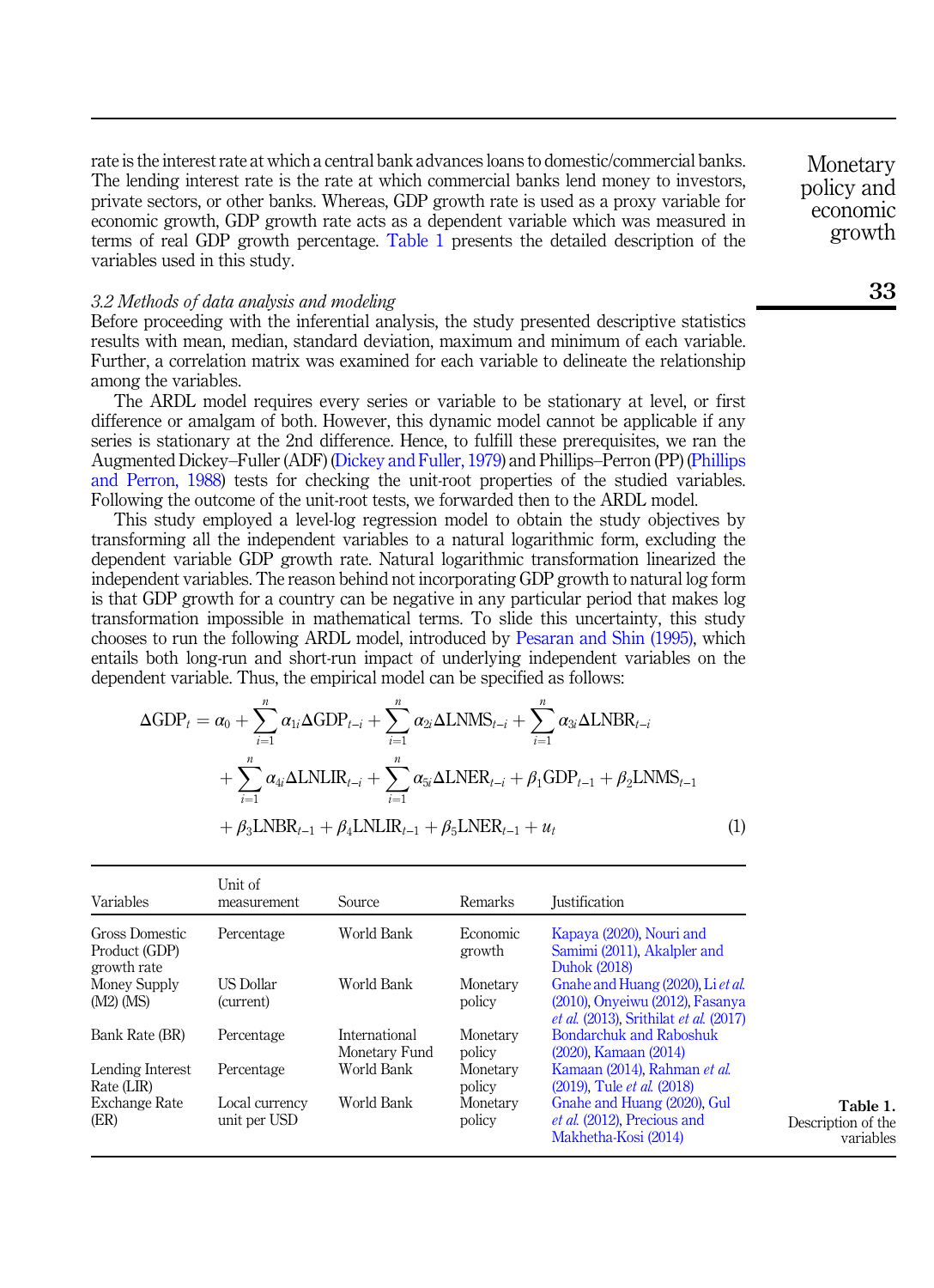**AIEB** 6,1

34

Here, GDP = gross domestic product growth rate; LNMS = natural log of money supply (M2); LNBR = natural log of bank rate; LNLIR = natural log of lending interest rate; LNER = natural log of exchange rate.  $\alpha_0$  is the intercept;  $\alpha_1, \alpha_2, \alpha_3, \alpha_4$  and  $\alpha_5$  denote short-run coefficients;  $\beta_1$ ,  $\beta_2$ ,  $\beta_3$ ,  $\beta_4$ , and  $\beta_5$  define the long-run coefficients;  $\mu_t$  denotes error term.

The ARDL approach requires appropriately selected lags for each variable of the regression model. The optimal lag selection criterion produces the most compatible outcome of the model. Based on Akaike information criterion, optimal lag was chosen for each model. After running the ARDL model, the F-bounds test introduced by [Pesaran](#page-22-12) *et al.* (2001) was conducted to testify the presence of a long-run association among the variables [\(Shahbaz](#page-22-13) *et al.*[, 2018\)](#page-22-13). If the F-statistic is greater than the critical value of upper bound  $I(1)$  and lower bound I(0) at a 1% significance level, then the long-run relationship exists among variables. If F-statistic falls below the critical values  $I(0)$  and  $\overline{I(1)}$  at a 1% level of significance, no long-run relationship exists. And if F-statistic lies between the critical values of  $I(0)$  and  $I(1)$  at a  $1\%$ level of significance, then it refers to be inconclusive ([Kapaya, 2020\)](#page-21-11). After employing the F-bounds approach, long-run coefficients were derived for the model (1). Thereafter, exploring long-run coefficients, this study drove the error correction model to obtain shortrun coefficients and error correction terms.

Further, we employed the vector error correction model (VECM) Granger causality test to check the causality direction among the variables examined. The ARDL model entails the effects of the independent variables on the dependent variable, but it does not convey any evidence regarding the direction of long-run and short-run causality among the variables examined. The VECM approach overcomes this obstacle. The VECM approach to assess the causality between variables assimilates the following model.

$$
\begin{bmatrix}\nGDP \\
LNMS \\
LNER \\
LNER\n\end{bmatrix} = \begin{bmatrix}\n\gamma_1 \\
\gamma_2 \\
\gamma_3 \\
\gamma_4 \\
\gamma_5\n\end{bmatrix} + \begin{bmatrix}\n\theta_{11k} & \theta_{12k} & \theta_{13k} & \theta_{14k} \\
\theta_{21k} & \theta_{22k} & \theta_{23k} & \theta_{24k} \\
\theta_{31k} & \theta_{32k} & \theta_{33k} & \theta_{34k} \\
\theta_{41k} & \theta_{42k} & \theta_{43k} & \theta_{44k} \\
\theta_{51k} & \theta_{52k} & \theta_{53k} & \theta_{54k}\n\end{bmatrix} \begin{bmatrix}\n\Delta GDP \\
\Delta LNMS \\
\Delta LNER \\
\Delta LNER\n\end{bmatrix} + \begin{bmatrix}\n\delta_1 \\
\delta_2 \\
\delta_3 \\
\delta_4 \\
\delta_5\n\end{bmatrix} (ECT_{t-1}) + \begin{bmatrix}\n\epsilon_{1i} \\
\epsilon_{2i} \\
\epsilon_{3i} \\
\epsilon_{4i} \\
\epsilon_{5i}\n\end{bmatrix}
$$
\n(2)

Besides, residuals play an imperative role in regression analysis. Residuals of the time series model should be homoscedastic, normally distributed and free of serial correlation. If the models pass all these three criteria, then they are valid. The Jarque–Bera test was employed to check the normality of the residuals. The Jarque–Bera test provides chi-square statistics. If the p-value of the Jarque–Bera test exceeds 0.05, then the residuals are considered normally distributed. The serial correlation Lagrange multiplier (LM) test was conducted to verify the serial correlation of the residuals. The null hypothesis of the LM test is that there is no serial correlation up to lag order k, whereas k is pre-specified. Lastly, Breusch–Pagan–Godfrey's test for heteroskedasticity was employed to justify the presence of heteroskedasticity of the residuals.

Finally, the cumulative sum (CUSUM) test and the CUSUM of squares test were carried out to examine the stability of the parameters of each respective model. The CUSUM test plots the cumulative sum together with the 5% critical lines. If the cumulative sum remains between the lines, the parameters are deemed stable. Similarly, the CUSUM of squares plots the cumulative sum of squares together with the 5% critical lines. The movement of the parameters inside the critical lines proves parameter stability.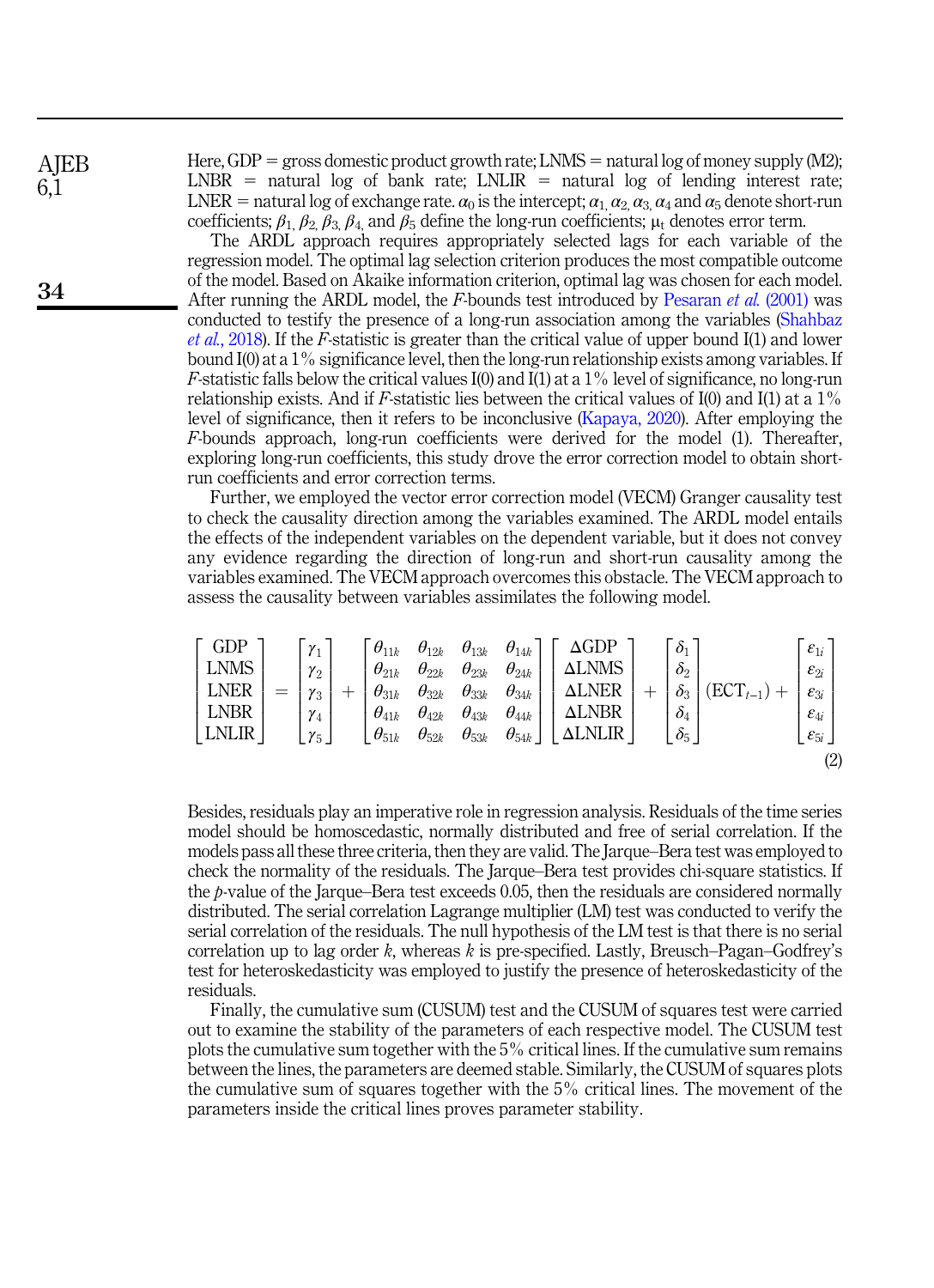# <span id="page-9-0"></span>4. Results and discussions

4.1 Descriptive statistics and correlation analysis

The total observations of all the variables are 40. With a standard deviation value of 1.613 for Bangladesh and 1.888 for the UK, the mean value of Bangladesh's GDP growth rate is higher than that of the UK [\(Table 2\)](#page-10-0). It is also evident that Bangladesh's GDP growth in the last 40 years has always been positive, compared to the UK, with the lowest ever GDP growth of -4.248. Bangladesh occupies a higher position in terms of money supply at the local currency unit, having a larger standard deviation than the UK, which symbolizes that Bangladesh has profoundly fluctuated its money supply strategy. Further, when it comes to the exchange rate, Bangladesh experiences a higher conversion rate with the US Dollar, implying that Bangladesh had a lower monetary value than the UK. The mean value for the bank rate in Bangladesh exceeds that of the UK, meaning that over the years, Bangladesh continued a higher bank rate compared to the UK. However, a higher standard deviation in the case of the UK elucidates the greater variability in the bank rate policy. The lending interest rate of Bangladesh provides a higher mean value. In contrast to the lending interest rate of Bangladesh, the UK has created tremendous deviations over the years, similar to the bank rate. However, apart from economic growth, all the variables are positively skewed, while the lending interest rate of Bangladesh is negatively skewed. All the estimated kurtosis values are less than three in absolute terms, suggesting that the variables are platykurtic. Evidence of normality exists in all the variables except GDP growth rate for the UK and money supply for Bangladesh, as the probability values of the other variables are well above 5%, which is desirable.

The correlation analysis helps the researchers to define the correlation between the various variables that may affect the contribution of the investigated independent variables ([Sarwar](#page-22-14) *et al.*, 2020). Results from the correlation matrix report that the money supply and the exchange rate positively correlate with GDP growth, whereas the bank rate and the lending interest rate have a negative correlation with GDP growth in Bangladesh [\(Table 3\)](#page-11-0). Similarly, for the UK, all the independent variables except lending interest rate provide the same shreds of evidence of positive correlation with GDP growth. Considering the outcome of the correlation matrix, we can infer that money supply, exchange rate, bank rate and lending interest rate are correlated with GDP growth rate to a random extent in both countries. Against this backdrop, the value of correlation coefficients between independent variables (money supply, exchange rate, bank rate and lending interest rate) was below the threshold value of 0.80, which means our dataset is free of multicollinearity problems ([Farrar and](#page-21-15) [Glauber, 1967\)](#page-21-15).

[Table 4](#page-12-0) demonstrates the results of unit roots tests. The unit root tests were executed to make sure that no I(2) variable(s) remain in the analysis ([Nathaniel, 2020\)](#page-22-15). Results of the ADF test showed that neither of the study variables for Bangladesh and the UK is stationary at the 2nd difference. As for Bangladesh, it depicts that underlying variables are integrated at mixed order of at level and 1st difference. Apart from GDP and LNER, all the variables are stationary at 1st difference for Bangladesh, while only GDP is stationary at the level for the UK. Hence, the outcomes advocate the ARDL model application eligibility for both Bangladesh and the UK cases. To consolidate the findings obtained from the ADF test, we further applied the Phillips–Perron test. The outcome goes in line with the result of the ADF test. Hence, we proceeded to run the ARDL model.

## 4.2 Optimal lag selection, F-Bounds test and long-run relationship

Before performing the ARDL model, we selected the optimal lag based on Akaike information criteria for developing the best model. [Figure 3](#page-13-0) shows that the ARDL model (1,3,3,3,1) for Bangladesh and ARDL model (3,2,3,3,4) for the UK exhibited are the most appropriate models.

Monetary policy and economic growth

35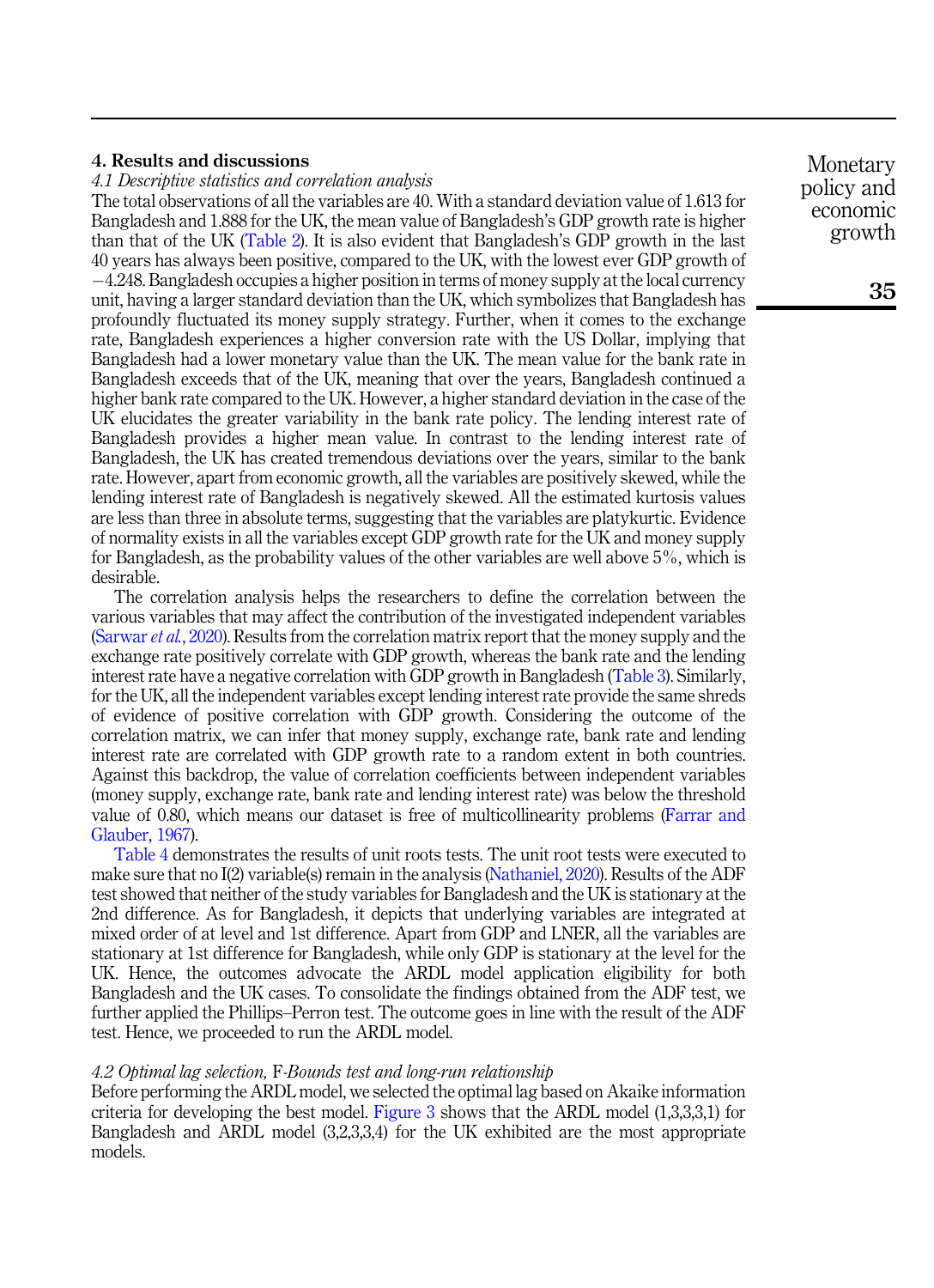<span id="page-10-0"></span>

| AJEB<br>6,1                                                                   | UК                              | $\begin{array}{l} 5.86 \\ 5.86 \\ 5.88 \\ 6.48 \\ 7.49 \\ 8.49 \\ 1.00 \\ 1.01 \\ 1.01 \\ 1.02 \\ 1.03 \\ 1.03 \\ 1.03 \\ 1.03 \\ 1.04 \\ 1.03 \\ 1.03 \\ 1.04 \\ 1.03 \\ 1.04 \\ 1.03 \\ 1.04 \\ 1.05 \\ 1.05 \\ 1.07 \\ 1.08 \\ 1.07 \\ 1.09 \\ 1.01 \\ 1.03 \\ 1.03 \\ 1.05 \\ 1.07 \\ 1.08 \\ 1.07 \\ 1.$                              |
|-------------------------------------------------------------------------------|---------------------------------|--------------------------------------------------------------------------------------------------------------------------------------------------------------------------------------------------------------------------------------------------------------------------------------------------------------------------------------------|
| 36                                                                            | $\mathbb{R}$<br>Bangladesh      | $\begin{array}{l} 12.449 \\ 12.854 \\ 13.853 \\ 14.846 \\ 15.53 \\ -0.226 \\ -0.242 \\ -0.43 \\ -0.49 \\ -0.49 \\ -0.49 \\ -0.49 \\ -0.49 \\ -0.49 \\ -0.49 \\ -0.49 \\ -0.49 \\ -0.49 \\ -0.49 \\ -0.49 \\ -0.49 \\ -0.49 \\ -0.49 \\ -0.49 \\ -0.49 \\ -0.49 \\ -0.49 \\ -0.49 \\ -0.49 \\ -0.49 \\ -0.49 \\ -0.49 \\ -0.49 \\ -0.4$     |
|                                                                               | UK                              | $\begin{array}{l} 41.41 \\ 42.43 \\ 43.50 \\ 44.51 \\ 45.50 \\ 46.50 \\ 47.41 \\ 48.50 \\ 49.50 \\ 40.50 \\ 41.41 \\ 42.50 \\ 49.50 \\ 40.50 \\ 41.50 \\ 42.50 \\ 43.50 \\ 44.50 \\ 45.50 \\ 46.50 \\ 47.50 \\ 48.50 \\ 49.50 \\ 40.50 \\ 41.50 \\ 42.50 \\ 43.50 \\ 44.50 \\ 45.50 \\ 46.50 \\ 47$                                        |
|                                                                               | $\mathbb B$<br>Bangladesh       | $7.143\n6.000\n7.1200\n8.558\n9.338\n11.530\n12.540\n13.330\n14.500\n15.538\n16.540\n17.540\n18.540\n19.540\n19.540\n10.540$                                                                                                                                                                                                               |
|                                                                               | UK                              | $\begin{array}{l} 0.627 \\ 0.628 \\ 0.780 \\ 0.743 \\ 0.000 \\ 0.000 \\ 0.000 \\ 0.000 \\ 0.000 \\ 0.000 \\ 0.000 \\ 0.000 \\ 0.000 \\ 0.000 \\ 0.000 \\ 0.000 \\ 0.000 \\ 0.000 \\ 0.000 \\ 0.000 \\ 0.000 \\ 0.000 \\ 0.000 \\ 0.000 \\ 0.000 \\ 0.000 \\ 0.000 \\ 0.000 \\ 0.000 \\ 0.000 \\ 0.$                                        |
|                                                                               | $\mathbb{E}$<br>Bangladesh      | $52.004$<br>$50.613$<br>$34.453\n15.454\n20.005\n1679\n1679\n20.333\n40$                                                                                                                                                                                                                                                                   |
|                                                                               | В                               | $\begin{array}{c} 130,600.04\\ 98,445.70\\ 318,600\\ 7,478.70\\ 105,578.87 \end{array}$<br>$\begin{array}{c} 0.423 \\ 1.628 \\ 4.335 \end{array}$<br>0.114<br>$\oplus$                                                                                                                                                                     |
|                                                                               | MS (million US\$)<br>Bangladesh | $\begin{array}{c} 440,952.88 \\ 1.627 \\ 1.627 \\ 2.546 \\ 21.646 \\ 0.002 \\ 40 \end{array}$<br>$75,388.95$<br>1,619,500<br>3,986.200                                                                                                                                                                                                     |
|                                                                               | Щ                               | $\begin{array}{l} 2.148 \\ 2.402 \\ 2.673 \\ 5.734 \\ -4.88 \\ -1.52 \\ -1.52 \\ -1.52 \\ -1.52 \\ -1.52 \\ -1.52 \\ -1.52 \\ -1.52 \\ -1.53 \\ -1.53 \\ -1.53 \\ -1.53 \\ -1.53 \\ -1.53 \\ -1.53 \\ -1.53 \\ -1.53 \\ -1.53 \\ -1.53 \\ -1.53 \\ -1.53 \\ -1.53 \\ -1.53 \\ -1.53 \\ -1.53 \\ -1.53 \\ -1.53 \\ -1.53 \\ -1.53 \\ -1.53$ |
|                                                                               | GDP<br>Bangladesh               | $\begin{array}{l} 5.141 \\ 5.149 \\ 5.133 \\ 6.813 \\ 6.933 \\ 7.639 \\ -0.393 \\ -0.393 \\ -0.394 \\ -0.394 \\ -0.394 \\ -0.394 \\ -0.394 \\ -0.394 \\ -0.394 \\ -0.394 \\ -0.394 \\ -0.394 \\ -0.394 \\ -0.394 \\ -0.394 \\ -0.394 \\ -0.394 \\ -0.394 \\ -0.394 \\ -0.394 \\ -0.394 \\ -0.394 \\ -0.394 \\ -0.394 \\ -0.$               |
| Table 2.<br>Descriptive statistics of<br>all variables (without<br>logarithm) |                                 | Observations<br>arque-Bera<br>Probability<br>Skewness<br>Kurtosis<br>Mean<br>Median<br>Maximum<br>Minimum<br>SD                                                                                                                                                                                                                            |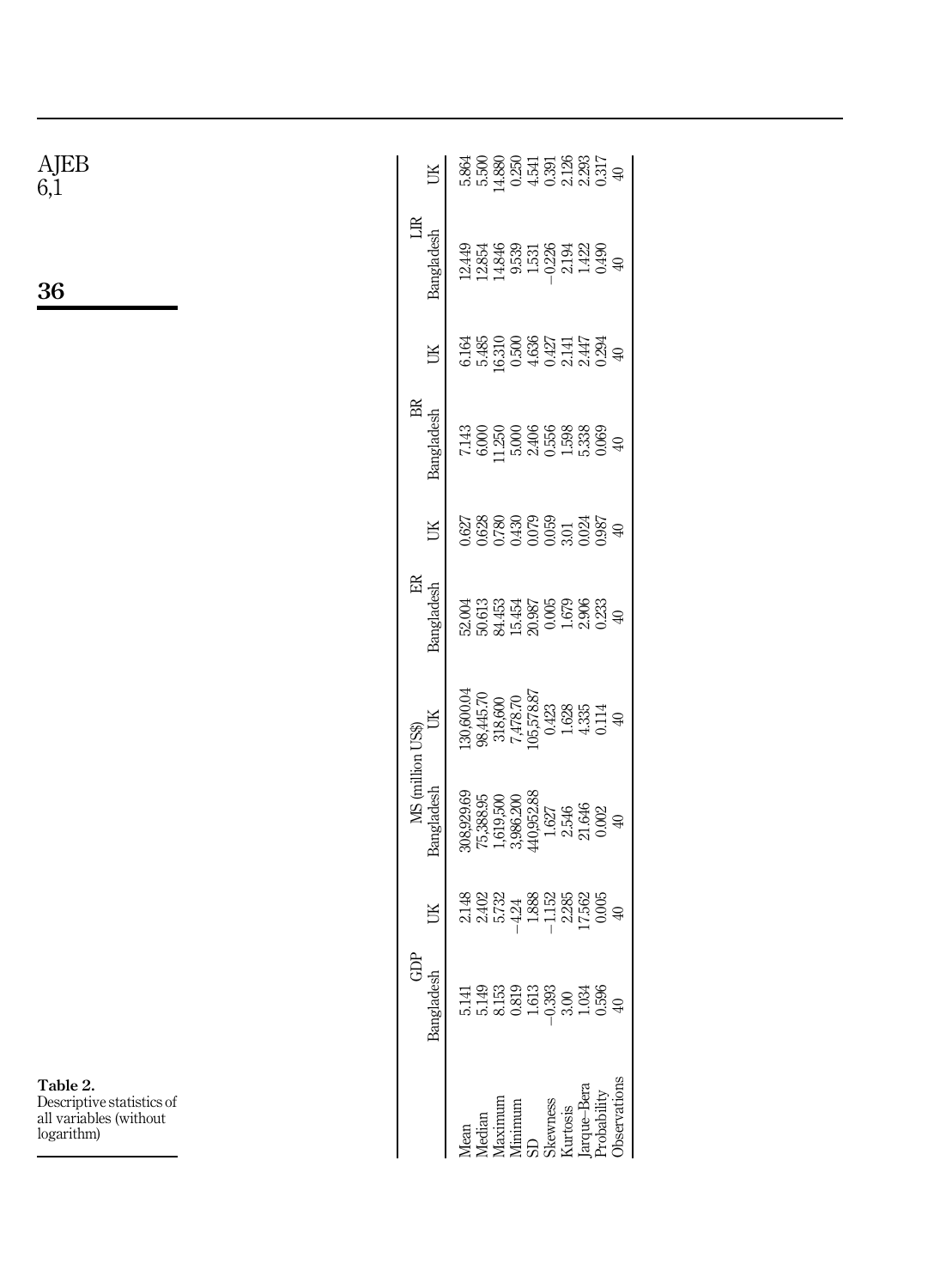<span id="page-11-0"></span>

|                | GDP        | <b>LNMS</b>                                                                                                   | <b>LNER</b> | <b>LNBR</b> | <b>LNLIR</b> | Monetary<br>policy and |
|----------------|------------|---------------------------------------------------------------------------------------------------------------|-------------|-------------|--------------|------------------------|
| Bangladesh     |            |                                                                                                               |             |             |              | economic               |
| GDP            |            |                                                                                                               |             |             |              | growth                 |
| <b>LNMS</b>    | $0.695*$   |                                                                                                               |             |             |              |                        |
| <b>LNER</b>    | $0.754*$   | $0.607*$                                                                                                      | 1           |             |              |                        |
| LNBR           | $-0.667*$  | $-0.590**$                                                                                                    | $-0.391$    |             |              |                        |
| LNLIR          | $-0.781**$ | $-0.491$                                                                                                      | $-0.250$    | $0.223**$   |              | 37                     |
| United Kingdom |            |                                                                                                               |             |             |              |                        |
| GDP            |            |                                                                                                               |             |             |              |                        |
| <b>LNMS</b>    | $0.232*$   |                                                                                                               |             |             |              |                        |
| <b>LNER</b>    | $0.751**$  | $0.282**$                                                                                                     |             |             |              |                        |
| <b>LNBR</b>    | $0.483**$  | $-0.569*$                                                                                                     | $-0.388$    |             |              |                        |
| LNLIR          | $-0.451**$ | $-0.571$                                                                                                      | $-0.404$    | $0.475**$   |              | Table 3.               |
|                |            | <b>Note(s):</b> ** and * denote statistically significant at 5 and $10\%$ level of significance, respectively |             |             |              | Correlation matrix     |

[Table 5](#page-13-0) shows that F-statistic exceeds the critical value of lower bound I(0) and upper bound I(1) at a 1% level of significance for both the Bangladesh and UK cases. It proves that monetary policy and economic growth move together in the long run for both countries. In other words, monetary policy has a long-run relationship with economic growth. These outcomes gain support from the previous studies (e.g. Tule *et al.*[, 2018](#page-23-4); [Ufoeze](#page-23-2) *et al.*, 2018; [Fasanya](#page-21-13) *et al.*, 2013), where they revealed that monetary policy instruments have a long-run relationship with economic growth in Nigeria. Yet, some studies (e.g. [Buigut, 2009;](#page-20-13) [Ozer and Karagol, 2018\)](#page-22-16) refuted that monetary policy and economic growth do not move together in the long run. As results from the  $F$ -bounds test endorse the existence of a long-run relationship among research variables, we advanced to derive the long-run coefficients.

[Table 6](#page-13-0) indicates that all the variables are statistically significant at a 5% level except LNBR for Bangladesh. In contrast with the findings extracted for Bangladesh, all the variables proved to be statistically significant at a  $1\%$  level of significance for the UK, connoting the fact that all the variables have an intense impact on economic growth. The coefficient of LNMS is positive, meaning that other factors held constant, with an increase in money supply (M2), GDP growth rate proliferates in the long run in Bangladesh. Similarly, with an increase in money supply, the GDP growth rate spurs for the UK. This outcome is consistent with several previous studies (e.g. [Gnahe and Huang, 2020;](#page-21-12) [Hussain and Haque, 2017](#page-21-16); [Nouri and Samimi,](#page-22-4) [2011;](#page-22-4) [Hameed, 2010;](#page-21-17) [Ogunmuyiwa and Ekone, 2010;](#page-22-17) [Muhammad](#page-22-18) et al., 2009). However, some (e.g. [Awdeh, 2019\)](#page-20-14) refuted this result. An increment in the money supply implies that more money is accessible for borrowing and lending in the economy; eventually, it lowers the cost of acquiring money. When it is simpler to get money, paces of consumption, investment and capital formulation will go up in general. Due to the availability of capital, people can invest in productive purposes for a longer period, without any pause. This is supported by the theory of the Tobin effect, which states that an addition to money supply will supplement capital formation, which in turn, will facilitate economic activities ([Tobin, 1965\)](#page-23-1). Also, it can correspond with the boost in the total output of an economy, and presumably, a country's GDP growth. Henceforth, although the nature of the economy of Bangladesh and the UK is different, money supply being a tool of formation in capital and expanding mobility has the same longrun impact on the growth. This may exhibit the significance of money supply irrespective of any nation to be a vital proponent of economic growth.

Added to that, unlike money supply $(M2)$ , the exchange rate exerts a negative long-run  $\mathop{\rm impact}\nolimits$  on GDP growth in Bangladesh, since LNER generates a coefficient of  $-1.949$ , which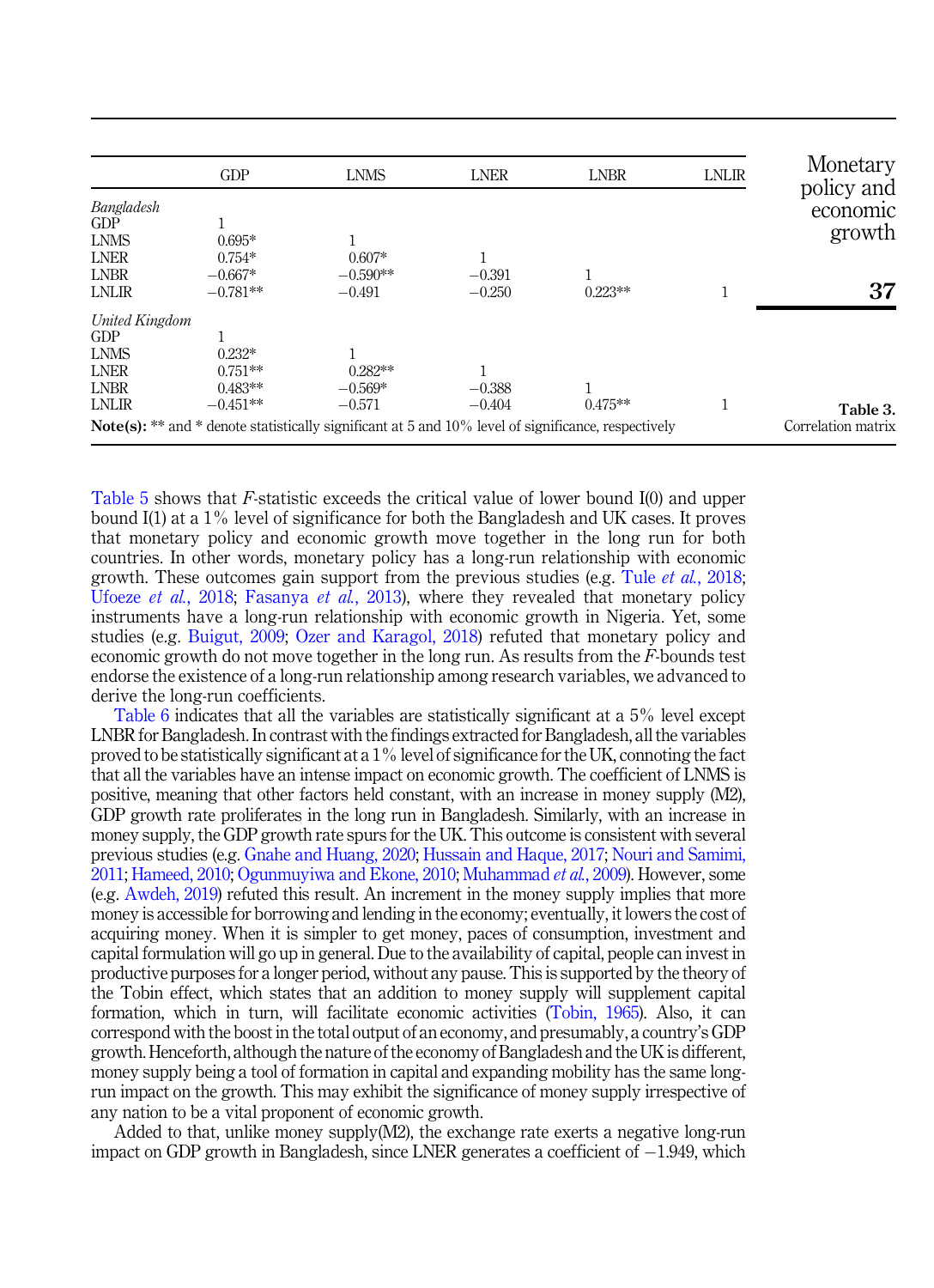<span id="page-12-0"></span>

| $\underset{6,1}{\text{AJEB}}$                  | Decision                           | 55555                                                                                                                                                                                                                                                          |
|------------------------------------------------|------------------------------------|----------------------------------------------------------------------------------------------------------------------------------------------------------------------------------------------------------------------------------------------------------------|
| 38                                             | United Kingdom<br>First difference | $-7.97***$<br>$-4.50***$<br>$-4.35***$<br>$-4.74***$<br>$-4.99***$                                                                                                                                                                                             |
|                                                | Phillips-Perron test<br>Level      | $-1.48$<br>$-2.27$<br>$-2.10$<br>$-1.94$<br>$-3.17$                                                                                                                                                                                                            |
|                                                | Decision                           | 55555                                                                                                                                                                                                                                                          |
|                                                | First difference<br>Bangladesh     | $-23.34***$<br>$-4.70***$<br>$-4.34***$<br>$-4.13**$<br>$-4.02**$                                                                                                                                                                                              |
|                                                | Level                              | 2.19<br>$-2.09$<br>$\begin{array}{c} -1.67 \\ -1.63 \end{array}$<br>$-1.11$                                                                                                                                                                                    |
|                                                | Decision                           | 55555                                                                                                                                                                                                                                                          |
|                                                | United Kingdom<br>First difference | $-6.52***$<br>5.28***<br>5.05***<br>$-4.87***$<br>$-4.18**$                                                                                                                                                                                                    |
|                                                | Level                              | $\begin{array}{l} 0.000000\\ 0.000000\\ 0.000000\\ 0.000000\\ 0.00000\\ 0.00000\\ 0.00000\\ 0.00000\\ 0.00000\\ 0.00000\\ 0.00000\\ 0.00000\\ 0.00000\\ 0.00000\\ 0.00000\\ 0.00000\\ 0.00000\\ 0.00000\\ 0.00000\\ 0.00000\\ 0.00000\\ 0.00000\\ 0.00000\\ 0$ |
|                                                | Decision                           | 55555                                                                                                                                                                                                                                                          |
|                                                | Bangladesh<br>First difference     | Note(s): *** and ** denote statistically significant at 1 and 5% level of significance, respectively<br>$-4.73***$<br>$-6.20***$<br>$-4.39***$<br>$-15.42***$<br>$-4.16***$                                                                                    |
|                                                | Level                              | $\begin{array}{c} 23 \\ -1 \\ -1 \\ -1 \\ -1 \\ \end{array}$<br>1.43                                                                                                                                                                                           |
| Table 4.<br>Unit root test for<br>stationarity | Variables<br>ADF test              | $\begin{array}{ll} \texttt{GPR} \\ \texttt{LMR} \\ \texttt{LMR} \\ \texttt{LMR} \\ \texttt{LMR} \end{array}$                                                                                                                                                   |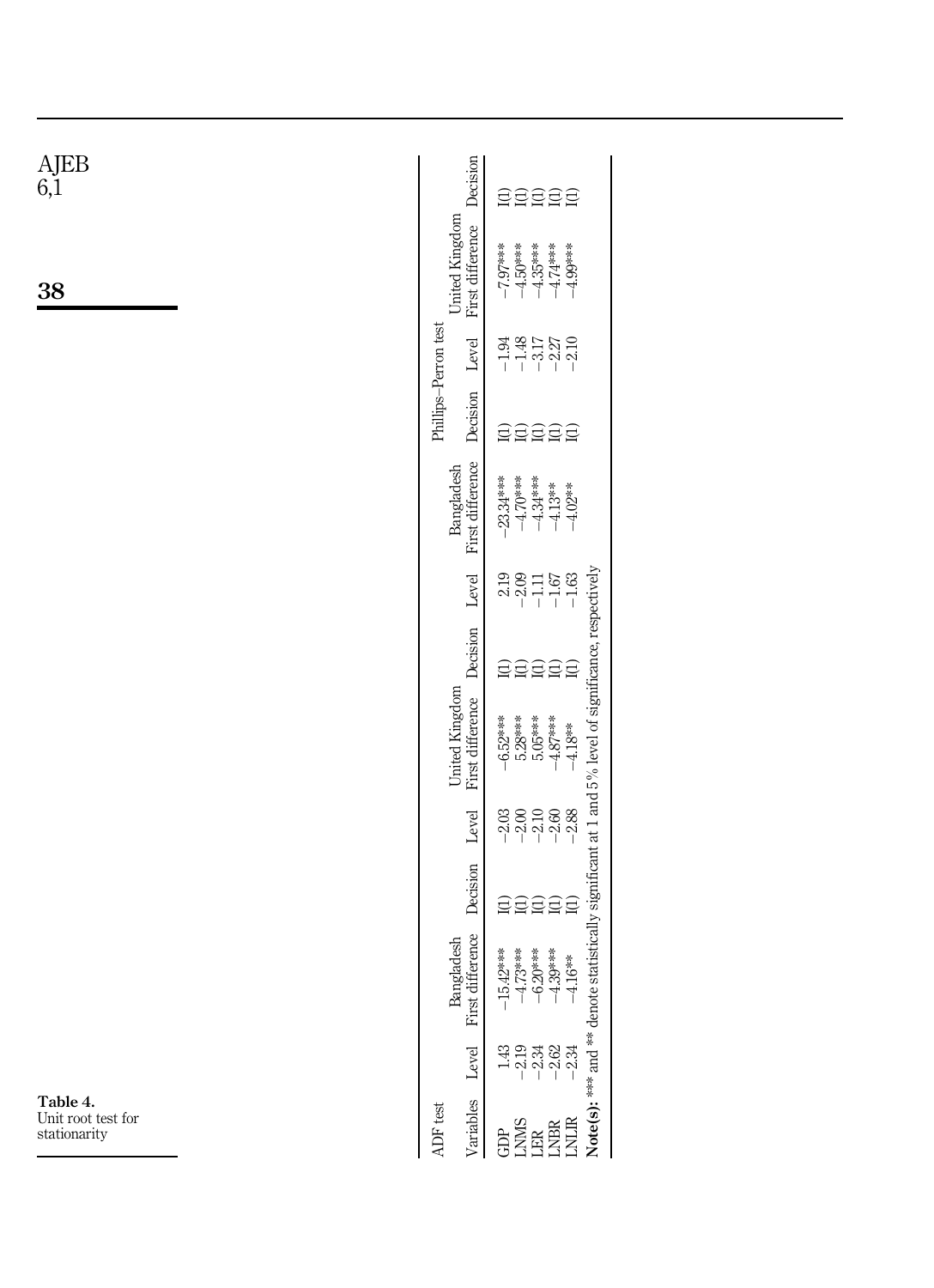<span id="page-13-0"></span>

notifies that, other factors remaining unchanged, the GDP growth rate suffers in response to the upsurge in the exchange rate in the long run. It signifies that the economic growth of Bangladesh deteriorates with the rise in the exchange rate. The same finding can be found in a previous study ([Fasanya](#page-21-13) et al., 2013) conducted in another developing country, that is, Nigeria. This finding can be ascribed to the negative trade balance of Bangladesh.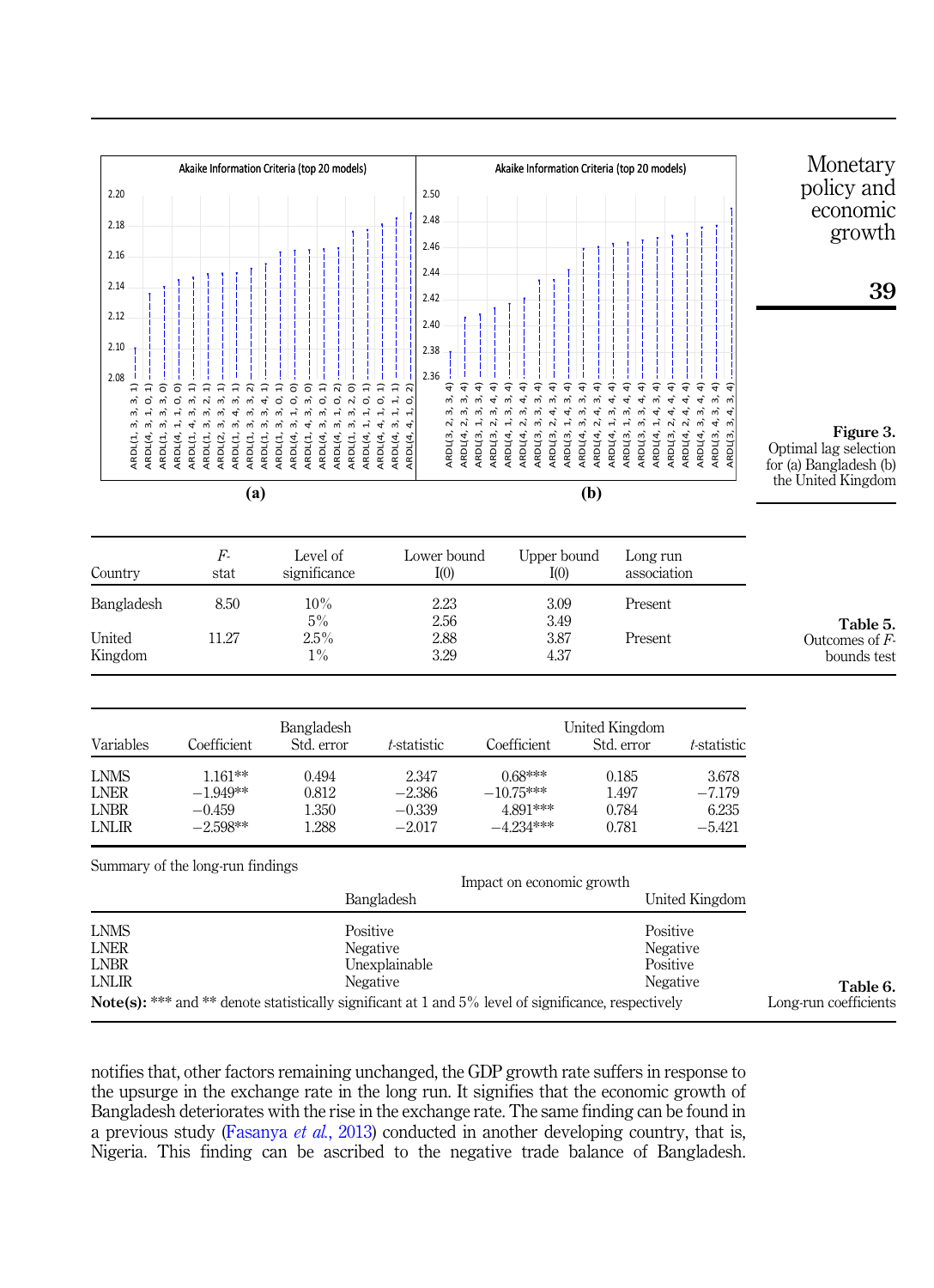As Bangladesh imports more than what it exports, more money exits from the country than what it earns from export. A weak exchange rate would have geared up the economic growth to a new motion unless Bangladesh exported more than its import volume. Hence, a weak exchange rate shrinks the capital and eventually defers economic growth. The same results can be drawn from the UK, where an increase in the exchange rate proved to hurt economic growth. Likewise, in Bangladesh, the trade balance of the UK is negative, meaning that the UK imports more than its export. Besides, with a comparative strong exchange rate, the UK's goods become more expensive, decreasing exports. Consequently, it desists economic growth. Hence, from the findings of Bangladesh and the UK, it can be inferred that the overall economy suffers from an upsurge in the exchange rate due to the negative trade balance. This outcome is in harmony with previous findings ([Srithilat](#page-22-11) et al., 2017; [Fasanya](#page-21-13) et al., 2013). Although an increase in money supply (M2) engenders the risk of inflation, both economies of Bangladesh and the UK gain benefit from the money supply in the long run. Nonetheless, the excessive money supply should be controlled, and the Central Bank should decide on a perfect threshold level of the money supply to achieve sustained growth and limit the inflationary pressure. Immediate actions should be taken toward fixing the exchange rate and the lending interest rate decision for Bangladesh and the UK to prevent adverse effects on economic growth.

However, the coefficient of LNBR, which is statistically insignificant, even at a 10% level, signals that bank rate registers an insignificant causal impact on GDP growth in Bangladesh. This outcome partially goes in line with [Ufoeze](#page-23-2) *et al.* (2018). Therefore, the effect of bank rates on economic growth is inconclusive for Bangladesh. On the other hand, the bank rate for the UK exhibits a positive relationship with economic growth. Henceforth, the uncertainty that the burgeoning bank rate may hamper economic growth is not true for the UK. Since the UK is a service-oriented economy, the increase in bank rate may well instigate the liability of the financial institutions and private banks, which may motivate them toward more profitoriented and less time-consuming actions that will amplify economic activities and promote growth around the country. Advanced economies like the UK had limited choice to reduce bank rates further and, hence, employed unconventional monetary policy tools such as quantitative easing to ensure sustainable economic growth ([Venter, 2020](#page-23-5)).

The lending interest rate, another monetary policy indicator, showed a negative effect for both Bangladesh and the UK. Putting it simply, economic growth stumbles with the increase in lending interest rates. Evidently, the greater the magnitude of the lending interest rate, the slower the economic growth. This revelation is similar to the past findings ([Amarasekara, 2008\)](#page-20-15). In general, the rise in the lending interest rate also uplifts the cost of borrowing, resulting in a contraction in investment within the economy ([Mushtaq and Siddiqui, 2016](#page-22-19)). Consequently, a lower level of investment stagnates the economic growth of the country. The financial market of Bangladesh is composed of both public and private investment through banking sectors, where lending interest rates have a substantial effect on household savings mobilization and on making investment decisions. An uptick in lending interest rates will damp the aggregate demand, investment and total output. Consequently, this creates a negative effect on economic growth. Similarly, an interest rate (lending or borrowing) cut may boost up the confidence of business people, investors and consumers for the long-run investment. Firms often may consider interest rates when determining whether or not to go further in long-run capital investment spending. A fall in interest rates may stimulate confidence and lead to an acceleration in planned capital investment and economic growth. Thus, higher lending interest rates result in lower growth, and lower lending interest rates introduce higher growth in the economy ([Lee and Werner, 2018](#page-21-18)). Added to that, as the economic growth of the UK has remained more or less stable over the years, an uprising lending rate might lead its huge service industry to avoid taking credit, which, eventually, will curtail the investment. And as investment shrinks, the economy also suffers because of a lack of productivity and capital.

40

**AIEB** 6,1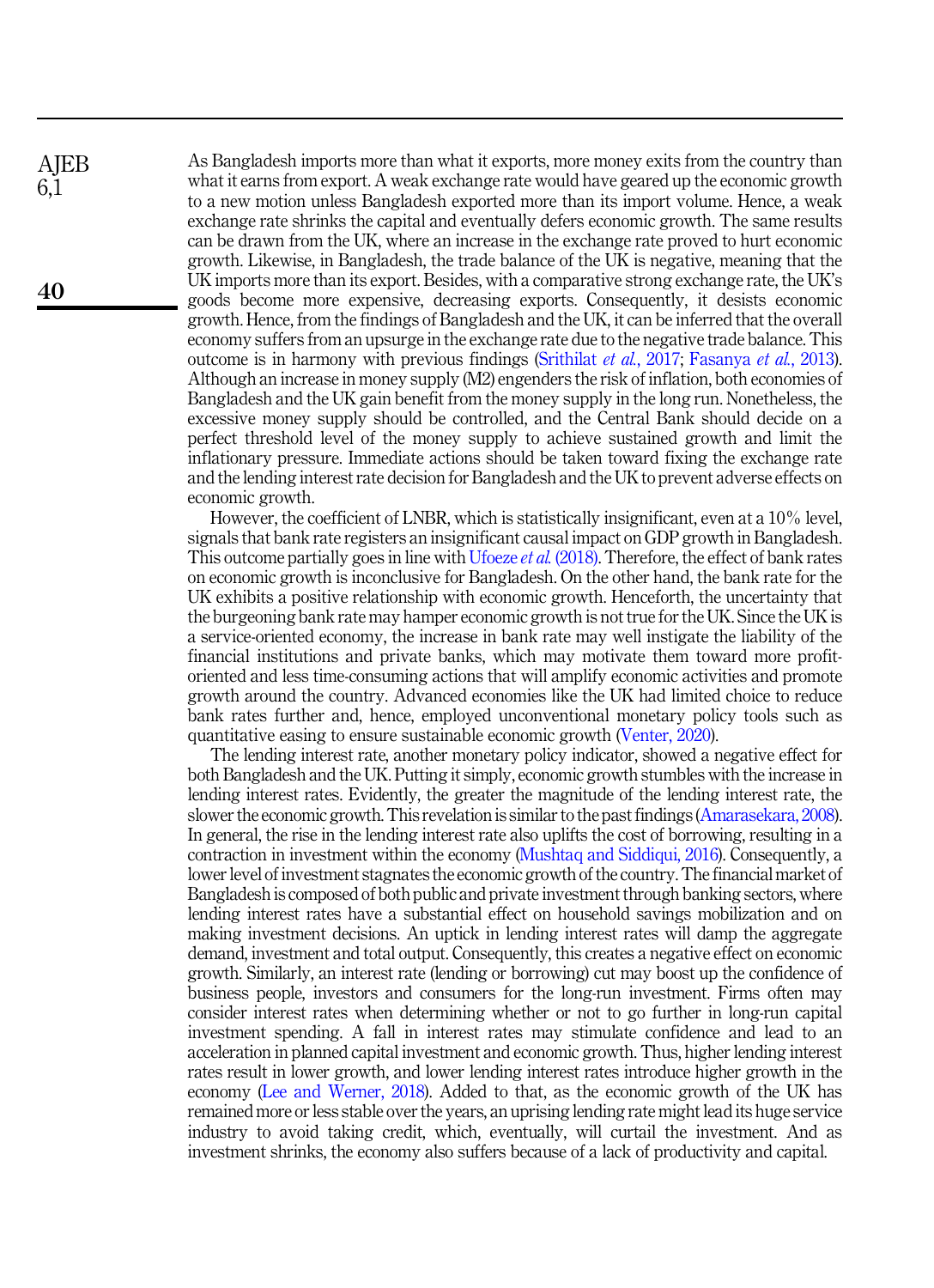# 4.3 Error correction model and short-run coefficients

Results plotted in Table 7 illustrate that in the short run, similar to the findings of [Twinoburyo and Odhiambo \(2018b\)](#page-23-6), money supply up to lag two years hurts the economic growth in Bangladesh, unlike the UK, where money supply up to one lag year positively affects economic growth. The findings for the impact of money supply on economic growth in the UK go in tune with some studies (e.g. [Jawaid](#page-21-19) *[et al.](#page-20-16)*, 2011; Ali *et al.*, [2008\)](#page-20-16). Meanwhile, the exchange rate in the current year showed a positive role in Bangladesh; however, no evidence of the impact of the current year's exchange rate on economic growth was found for the UK, which echoes the previous finding [\(Precious and](#page-22-5) [Makhetha-Kosi, 2014\)](#page-22-5). Further, the exchange rate with one lag year and two lag years seemed to thwart the economic growth in the UK. And in Bangladesh, the exchange rate back to two year fostered economic growth.

The bank rate in the current year and two years back showed an inverse effect on the economic growth for Bangladesh, whereas last year it stimulated economic growth. Oppositely, the current year's bank rate in the UK proved to impact economic growth positively, whereas the bank rate in the last year and two years back caused harm to the growth. These findings for Bangladesh and the UK partially match with the previous literature [\(Ozer and Karagol, 2018\)](#page-22-16), where bank rates showed a negative short-run impact on economic growth in Turkey. Furthermore, the lending interest rate for the current year, last year and two years back hold a positive impact on the economic growth for the UK. However, in Bangladesh, the lending interest rate does not matter in short-run economic growth. This revelation reflects the previous study ([Ufoeze](#page-23-2) et al., 2018). Besides, the error correction term (ECT) for models of Bangladesh and the UK is negative. This also validates the long-run relationship between the variables examined. The findings also denote that if there is a deviation from the initial equilibrium, 67 and 73% speed of adjustment is corrected yearly toward equilibrium for Bangladesh and the UK, respectively. The higher values of ECT are also indicating the robustness of our models.

# 4.4 VECM Granger causality test

[Table 8](#page-16-0) depicts that money supply, exchange rate, bank rate and lending interest rate jointly cause economic growth in Bangladesh. In addition, there appears to be a feedback association between money supply and economic growth both in the long run and short run. Hence,

| Bangladesh       |             |               |                   |                                                                                                                       | UK          |               |                 |       |
|------------------|-------------|---------------|-------------------|-----------------------------------------------------------------------------------------------------------------------|-------------|---------------|-----------------|-------|
| Variables        | Coefficient | Std.<br>error | $t-$<br>statistic | Variables                                                                                                             | Coefficient | Std.<br>error | t-<br>statistic |       |
| D(LNMS)          | $-4.071**$  | 1.719         | $-2.367$          | D(LNMS)                                                                                                               | 5.585***    | 1.063         | 5.254           |       |
| $D(LNMS(-1))$    | $-0.437**$  | 0.193         | $-2.257$          | $D(LNMS(-1))$                                                                                                         | 1.816***    | 0.311         | 5.838           |       |
| $D(LNMS(-2))$    | $-6.952***$ | 1.508         | $-4.609$          | D(LNER)                                                                                                               | 6.896       | 4.486         | 1.537           |       |
| D(LNER)          | $6.94***$   | 3.089         | 2.246             | $D(LNER(-1))$                                                                                                         | $-6.353***$ | 2.057         | $-3.088$        |       |
| $D(LNER(-1))$    | 2.163       | 2.987         | 0.724             | $D(LNER(-2))$                                                                                                         | $-11.29***$ | 3.408         | $-3.313$        |       |
| $D(LNER(-2))$    | $5.713**$   | 2.644         | 2.16              | D(LNBR)                                                                                                               | $2.166***$  | 0.369         | 5.874           |       |
| D(LNBR)          | $-2.618**$  | 1.211         | $-2.161$          | $D(LNBR(-1))$                                                                                                         | $-6.976***$ | 1.611         | $-4.33$         |       |
| $D(LNBR(-1))$    | $2.457*$    | 1.289         | 1.905             | $D(LNBR(-2))$                                                                                                         | $-3.795***$ | 0.464         | $-8.179$        |       |
| $D(LNBR(-2))$    | $-2.803**$  | 1.168         | $-2.398$          | D(LNLIR)                                                                                                              | $1.002***$  | 0.186         | 5.376           |       |
| D(LNLIR)         | 1.567       | 1.865         | 0.84              | $D(LNLIR(-1))$                                                                                                        | 5.868**     | 2.917         | 2.012           |       |
| CointEq $(-1)^*$ | $-0.671***$ | 0.084         | $-7.944$          | $D(LNLIR(-2))$                                                                                                        | $2.524***$  | 0.446         | 5.653           |       |
|                  |             |               |                   | $D(LNLIR(-3))$                                                                                                        | 1.979***    | 0.499         | 3.968           | Error |
|                  |             |               |                   | CointEq $(-1)^*$                                                                                                      | $-0.734***$ | 0.165         | $-4.439$        |       |
|                  |             |               |                   | <b>Note(s):</b> ***, ** and * denote statistically significant at 1, 5 and $10\%$ level of significance, respectively |             |               |                 |       |

Monetary policy and economic growth

Table 7. correction model with short-run coefficients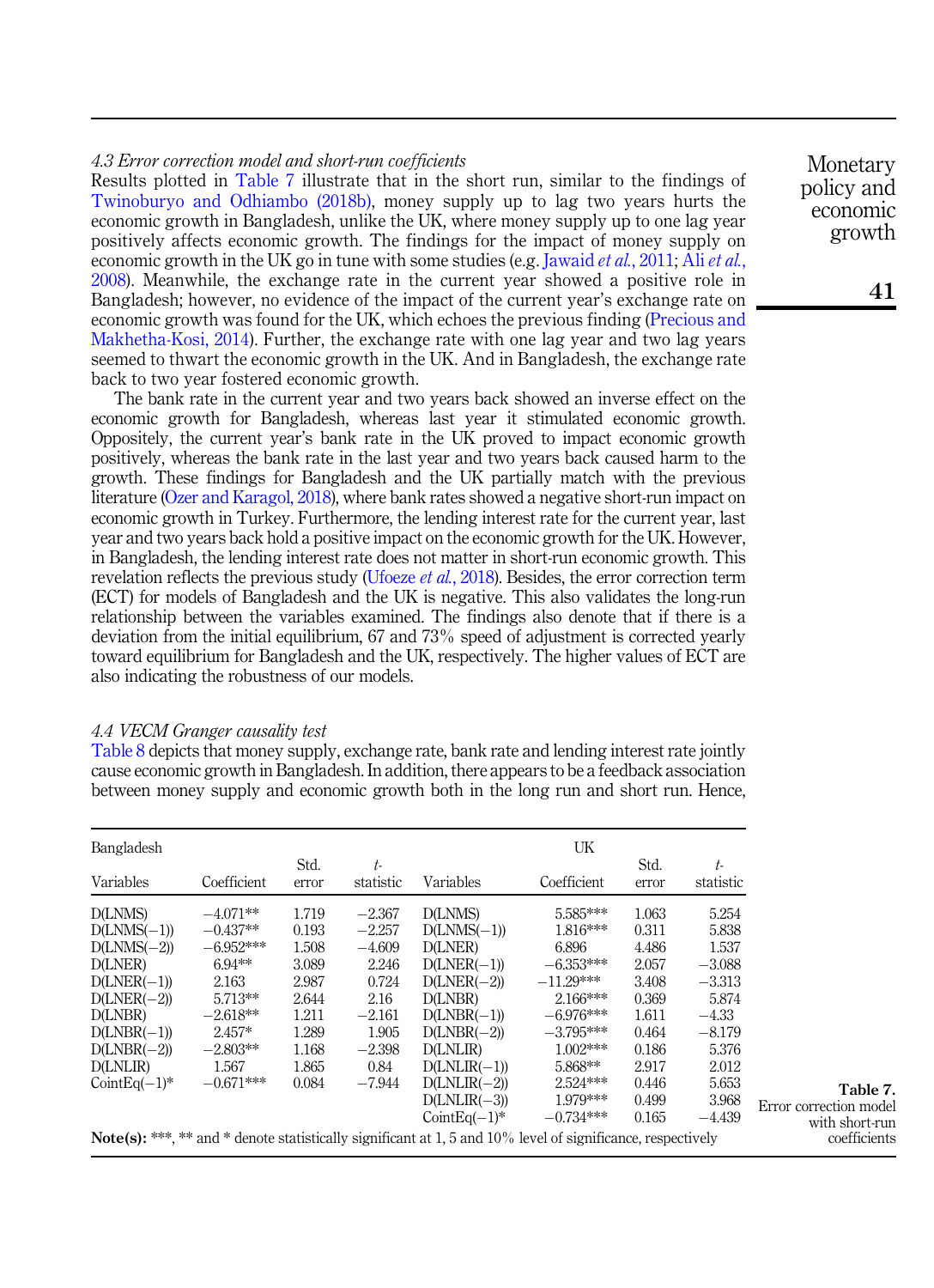<span id="page-16-0"></span>

| AJEB<br>6,1                                             | Long-run causality<br>$\text{ECT}(-1)$ | $-0.987[-1.058]$<br>$-0.821[-0.987]$<br>$\begin{array}{r} -0.952** \left[2.0548\right] \\ -0.842*** \left[-5.654\right] \end{array}$<br>0.541 [0.546]                                                                                                                                                       |
|---------------------------------------------------------|----------------------------------------|-------------------------------------------------------------------------------------------------------------------------------------------------------------------------------------------------------------------------------------------------------------------------------------------------------------|
| 42                                                      | <b>LNLIR</b>                           | 2.648 (0.266)<br>0.872(0.724)<br>$\begin{array}{c} 2.0498\ (0.245) \\ 0.842\ (0.156) \end{array}$                                                                                                                                                                                                           |
|                                                         | <b>LNBR</b>                            | 2.648 (0.266))<br>$0.8971(0.713)$<br>10.983*** (0.002)<br>10.594 (0.254)<br>$\mid$                                                                                                                                                                                                                          |
|                                                         | Short-run causality<br><b>LNER</b>     | $\begin{array}{c} 0.0186 \ (0.498) \\ 13.942*** (0.000) \end{array}$<br>$10.594(0.254)$<br>$0.842(0.156)$<br>I                                                                                                                                                                                              |
|                                                         | <b>LNMS</b>                            | statistically significant at 1 and 5% level of significance, respectively. Figure in the parenthesis indicates the $p$ -value<br>$0.2194(0.005)$ ***<br>$\begin{array}{c} 13.942 \stackrel{***}{\longrightarrow} (0.000) \\ 10.983 \stackrel{***}{\longrightarrow} (0.002) \\ 2.0498 \ (0.245) \end{array}$ |
|                                                         | n<br>ලි                                | $\begin{array}{c} 0.0186\ (0.498)\\ 0.8971\ (0.713)\\ 0.872\ (0.724) \end{array}$<br>$0.2194$ *** $(0.005)$                                                                                                                                                                                                 |
| Table 8.<br>VECM granger<br>causality for<br>Bangladesh | ariables                               | Note(s): *** and ** denote<br><b>GENERAL</b><br>SEREA<br>GENER                                                                                                                                                                                                                                              |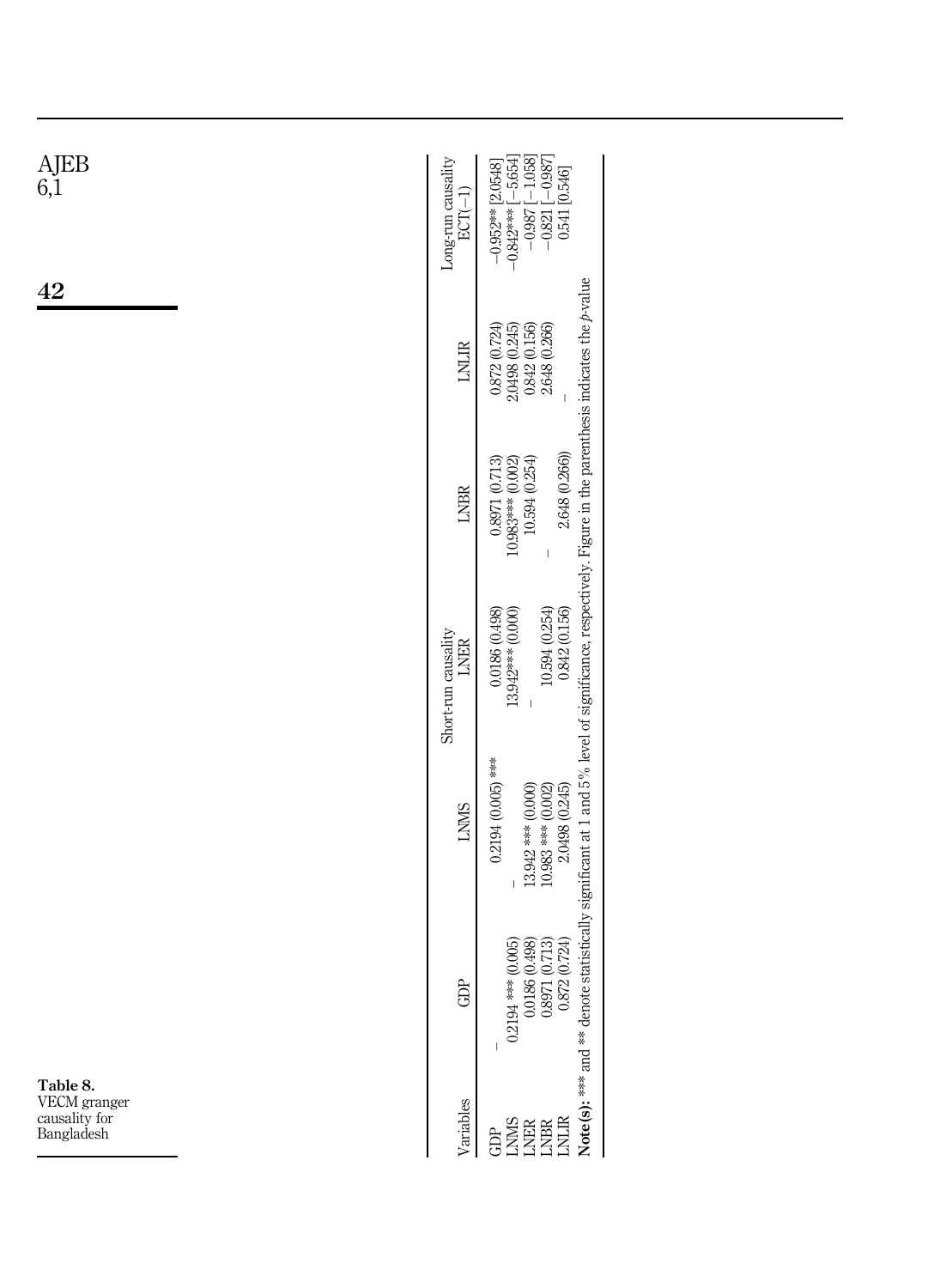before implementing any long-term policy that may shape money supply and economic growth, the authority should be more cautious as both money supply and economic growth can affect each other. Further, short-run bidirectional causality relationships were revealed between (1) exchange rate and money supply; (2) bank rate and money supply. Putting it simply, money supply seems to impact bank rate and exchange rate with feedback effect. Therefore, it will be prudent for the monetary authority of Bangladesh to consider the consequences in the financial system before enacting any policy regarding money supply, bank rate, and exchange rate.

Unlike the case of Bangladesh, as depicted in [Table 9](#page-18-0), unidirectional long-run causality was found between money supply and economic growth in the UK, which means that making any change in money supply will not have any reciprocal effect on economic growth. However, short-run bidirectional causality was revealed between money supply and monetary policy, as well as between bank rate and money supply.

#### 4.5 Model robustness

Results in [Table 10](#page-19-0) indicate that residuals have passed all the diagnostics tests for both Bangladesh and the UK models. Residuals are normally distributed, free of serial correlation and free of heteroskedasticity problems. Hence, our regression models are tenable. Results also depict that the values of  $R$ -squared and adjusted  $R$ -squared are satisfactory. Durbin– Watson statistic shows no sign of the first-order autocorrelation, both in the contexts of Bangladesh and the UK. The F-statistic is also statistically significant. Therefore, we infer that our models are well-fitted.

[Figure 4](#page-19-0) shows the CUSUM test and the CUSUM squares test results for the ARDL model of Bangladesh and the UK. Findings illustrated the stability of the model and designated that parameters of the model for Bangladesh and the UK are embedded well inside the 5% critical lines. Hence, we infer that all the coefficients in the ARDL model are stable.

## <span id="page-17-0"></span>5. Concluding remarks and policy implication

Monetary policy has an imperative role in stabilizing the economy. This paper explores the impact of monetary policy on the economic growth in a developing country represented by Bangladesh and a developed country represented by the UK. The augmented Dickey–Fuller test and the Phillips–Perron test certified that no variable is stationary at 2nd difference. Further, the outcome of the  $F$ -bounds test confirmed that a long-run relationship exists among monetary policy variables and economic growth in both contexts. Afterward, long-run coefficients from the ARDL model revealed that money supply significantly propels economic growth in Bangladesh and the UK. It is discernible that an increase in the exchange rate and lending interest rate averts economic growth for both counties. Findings also depicted that, despite a rise in the bank rate, the economic growth of the UK stands tall. Lastly, the short-run coefficients revealed the random impact of all the variables at different lag periods, denoting the fact that monetary policy for both Bangladesh and the UK required to be implemented with a longterm plan to achieve sustained economic growth. A higher value of ECTs for both Bangladesh and the UK validates the robustness of the long-run relationship. Lastly, the VECM Granger causality approach delineated that while adopting policy reading money supply, the feedback effect should be born into consideration in the case of Bangladesh. It also visualized that money supply plays an imperative role in determining the economic growth for both Bangladesh and the UK.

This study comes up with some implications that the developing countries should pay heed to increase their money supply in the economy by controlling the inflation rate while devising their economic policies to improve employment opportunities and total output in

Monetary policy and economic growth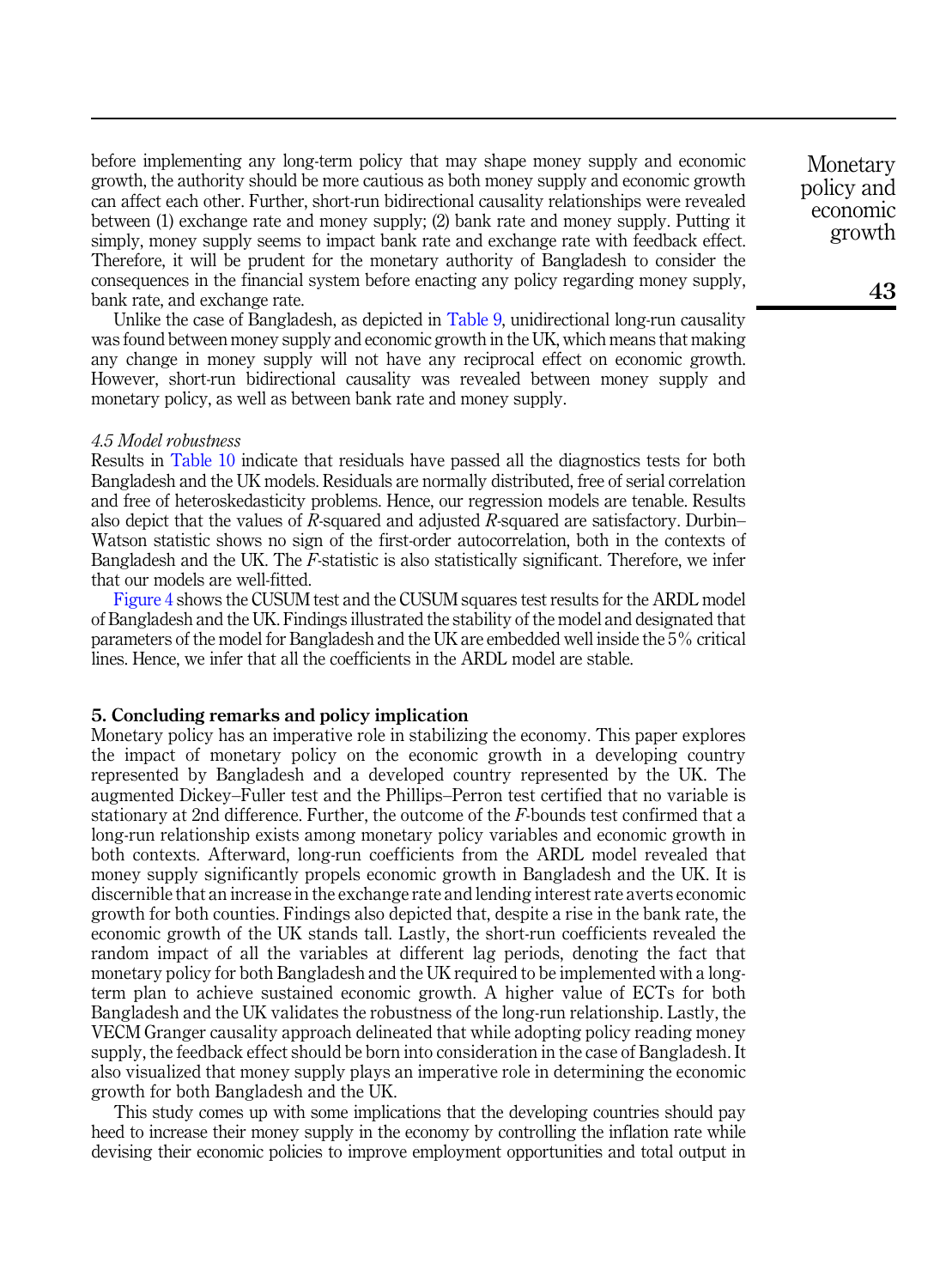<span id="page-18-0"></span>

| $\rm{AJEB} \,$ 6,1                               | Long-run causality<br>$\begin{array}{r} -0.120\, \rule{0pt}{2.2pt}[-0.172] \\ -0.014\, \rule{0pt}{2.2pt}[-1.147] \\ 0.229\, \rule{0pt}{2.2pt}[-504] \\ 0.541\, \rule{0pt}{2.2pt} [0.546] \end{array}$<br>$-0.019**$ [1.936]<br>$ECT(-1)$                                 |
|--------------------------------------------------|--------------------------------------------------------------------------------------------------------------------------------------------------------------------------------------------------------------------------------------------------------------------------|
| 44                                               | $\begin{array}{c} 0.897 \ (0.541) \\ 2.874 \ (0.982) \\ 0.842 \ (0.156) \\ 1.054 \ (0.974) \end{array}$<br>$LNLIR$                                                                                                                                                       |
|                                                  | 1.054(0.974)<br>$\begin{array}{c} 0.984\ (0.198) \\ 11.565*** (0.004) \\ 2.984\ (0.987) \end{array}$<br><b>LNBR</b><br>$\overline{\phantom{a}}$                                                                                                                          |
|                                                  | Short-run causality<br>0.842(0.156)<br>$\begin{array}{c} 0.164 \ (0.298) \\ 2.984 \ (0.684) \end{array}$<br>2.984 (0.987)<br><b>LNER</b><br>$\begin{array}{c} \hline \end{array}$                                                                                        |
|                                                  | $\begin{array}{c} 2.984\ (0.684) \\ 11.565 {~}*** \ (0.004) \\ 2.874\ (0.982) \end{array}$<br>$0.199$ *** (0.009)<br><b>LNMS</b><br>I                                                                                                                                    |
|                                                  | Note(s): *** and ** denote statistically significant at 1 and 5% level of significance, respectively. Figure in the parenthesis indicates the p-value<br>(0.298)<br>(0.541)<br>(6000)<br>ă,<br>$0.199***$<br>$\begin{array}{c} 0.164 \\ 0.984 \\ 0.897 \end{array}$<br>3 |
| Table 9.<br>VECM granger<br>causality for the UK | ariables<br><b>GENERAL<br/>SERBER<br/>GENEREE</b>                                                                                                                                                                                                                        |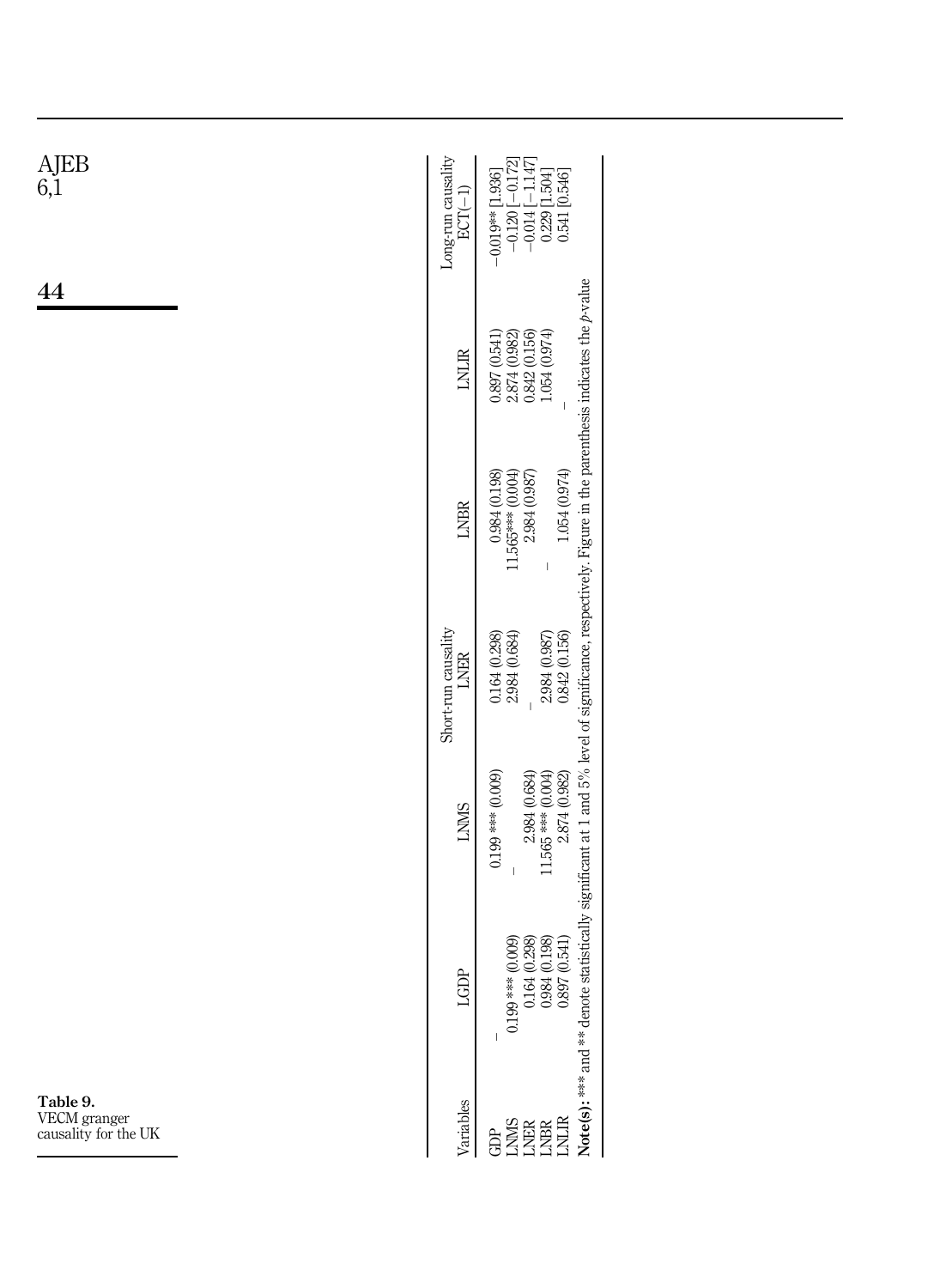<span id="page-19-0"></span>

| Test                       | Monetary<br>policy and                            |                                                   |                        |                       |
|----------------------------|---------------------------------------------------|---------------------------------------------------|------------------------|-----------------------|
| Jarque–Bera normality test | Jarque–Bera stat = $1.68$<br>Probability $= 0.43$ | Jarque–Bera stat $= 2.17$<br>Probability $= 0.33$ | Normal<br>distribution | economic<br>growth    |
| Breusch-Godfrey serial     | Obs.* $R$ -squared = 4.56                         | Obs.* $R$ -squared = 5.55                         | No serial              |                       |
| correlation LM test        | Prob. chi-square $(1) = 0.10$                     | Prob. chi-square $(1) = 0.06$                     | correlation            |                       |
| Heteroskedasticity test:   | Obs.* $R$ -squared = 14.36                        | Obs.* $R$ -squared = 12.27                        | Homoscedastic          | 45                    |
| Breusch-Pagan-Godfrey      | Prob. chi-square $= 0.49$                         | Prob. chi-square $= 0.87$                         |                        |                       |
| R-squared                  | 0.884                                             | 0.930                                             |                        |                       |
| Adjusted $R$ -squared      | 0.802                                             | 0.848                                             |                        | Table 10.             |
| Durbin Watson stat         | 2.044                                             | 2.536                                             |                        | Outcomes of residuals |
| <i>F</i> -statistic        | 10.742                                            | 11.28                                             |                        | diagnostics test and  |
| Prob. of F-statistic       | 0.000                                             | 0.000                                             |                        | model fitness         |



their countries. Since Bangladesh's currency value is not powerful enough in the global market, in order to strengthen the country's currency, the increase of export earning and trade facilities should be promoted, thus fostering economic growth. Furthermore, they should also attempt to lower the lending interest rate to promote investment and income, and hence, achieve positive economic growth. The lending interest rate in Bangladesh is now relatively high, with only a few specific schemes for productive investment at a lower rate. As a result, the lending interest rate should be kept reasonable to encourage productive investment and boost the country's economic growth.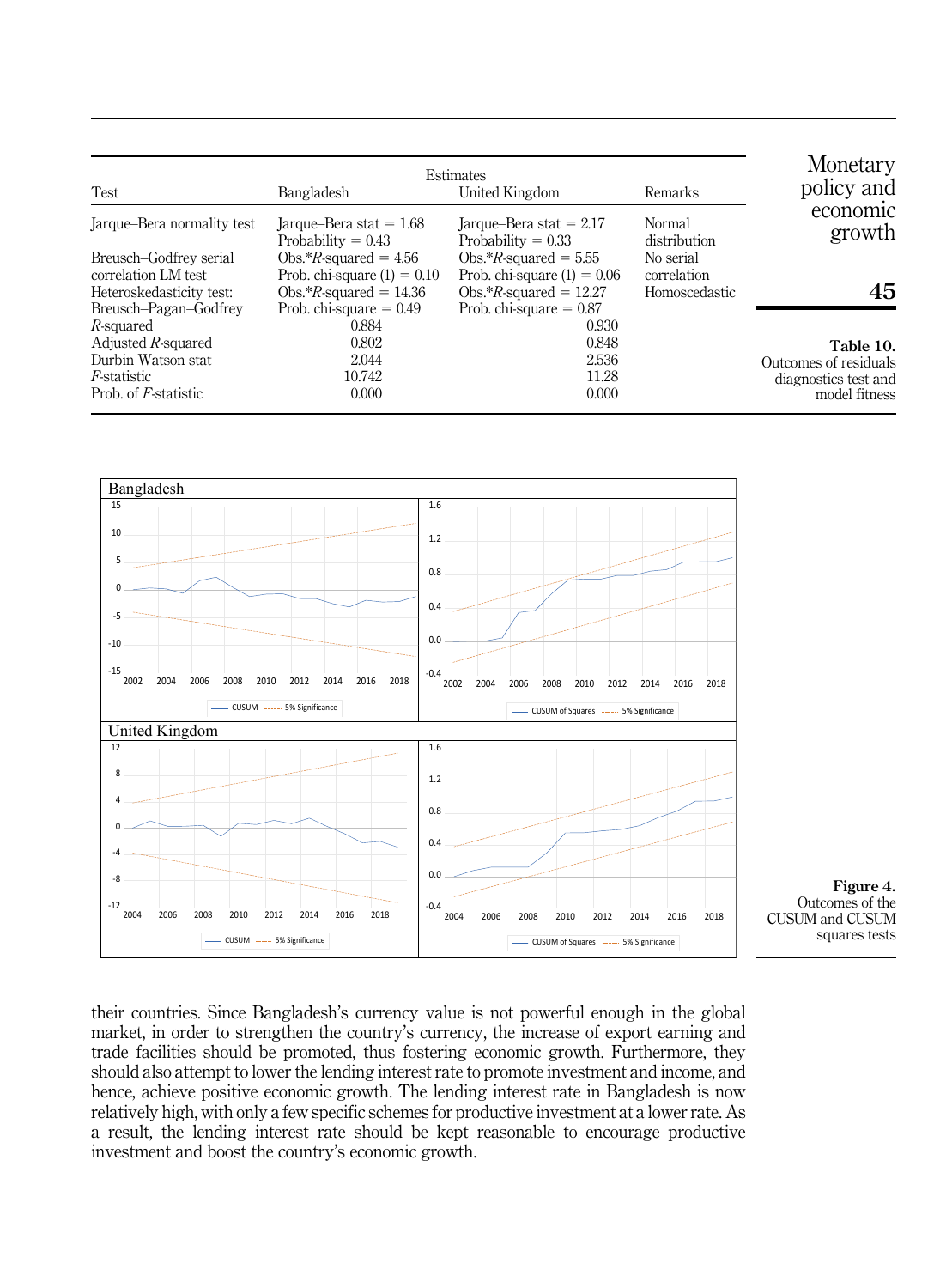#### 6. Limitations and further study directions AJEB

Despite the fact that this study makes a substantial contribution to the extant literature, the following drawbacks should be noted. Due to data unavailability, the scope of the paper (i.e. the focus on one developing and one developed country) limits the extent to which the findings may be generalized, and it also emphasizes that applying the findings to other jurisdictions should be done with caution. As a result, upon data availability, future research should consider multiple developing and developed countries, utilizing a panel data analysis technique to determine if there are any changes in the results and allow for better generalization and applicability. Furthermore, future research can consider other monetary policy instruments, including the studied variables, to come up with more intact conclusions and policy implications.

# References

- <span id="page-20-7"></span>Agbonlahor, O. (2014), "The impact of monetary policy on the economy of the United Kingdom: a Vector Error Correction Model (VECM)", European Scientific Journal, Vol. 10 No. 16, pp. 19-42.
- <span id="page-20-4"></span>Ahmed, S. and Islam, M.E. (2004), "The monetary transmission mechanism in Bangladesh: bank lending and exchange rate channels", The Bangladesh Development Studies, pp. 31-87.
- <span id="page-20-1"></span>Akalpler, E. and Duhok, D. (2018), "Does monetary policy affect economic growth: evidence from Malaysia", Journal of Economic and Administrative Sciences, Vol. 34 No. 1, pp. 2-20.
- <span id="page-20-15"></span>Amarasekara, C. (2008), "The impact of monetary policy on economic growth and inflation in Sri Lanka", Central Bank of Sri Lanka Staff Studies, Vol. 38, pp. 1-44.
- <span id="page-20-3"></span>Alam, M.R. (2015), "Effectiveness of monetary policy in Bangladesh", The Journal of Developing Areas, Vol. 49 No. 2, pp. 363-372.
- <span id="page-20-16"></span>Ali, S., Irum, S. and Ali, A. (2008), "Whether fiscal stance or monetary policy is effective for economic growth in case of South Asian Countries?", The Pakistan Development Review, pp. 791-799.
- <span id="page-20-6"></span>Angeriz, A. and Arestis, P. (2007), "Monetary policy in the UK", Cambridge Journal of Economics, Vol. 31 No. 6, pp. 863-884.
- <span id="page-20-9"></span>Arestis, P. and Sawyer, M.C. (2008), "A critical reconsideration of the foundations of monetary policy in the new consensus macroeconomic framework", Cambridge Journal of Economics, Vol. 32 No. 5, pp. 761-779.
- <span id="page-20-11"></span>Argitis, G. and Pitelis, C. (2001), "Monetary policy and income distribution: evidence from the USA and the UK", Journal of Post-Keynesian Economics, Vol. 23 No. 4, pp. 617-638.
- <span id="page-20-14"></span>Awdeh, A. (2019), "Monetary policy and economic growth in Lebanon", *Journal of Central Banking* Theory and Practice, Vol. 8 No. 2, pp. 147-171.
- <span id="page-20-10"></span>Backhouse, R.E. and Bateman, B.W. (2011), *Capitalist Revolutionary*, Harvard University Press, Cambridge, MA.
- <span id="page-20-5"></span>Barkawi, A. and Monnin, P. (2015), *Monetary Policy and Sustainability. The Case of Bangladesh*, Discussion Note, 1, CEP.
- <span id="page-20-8"></span>Bean, C.R. and Jenkinson, N. (2001), The Formulation of Monetary Policy at the Bank of England, Bank of England Quarterly Bulletin, Winter.
- <span id="page-20-2"></span>Bondarchuk, V. and Raboshuk, A. (2020), "The impact of monetary policy on economic growth in Ukraine", Ekonomista, pp. 94-115.
- <span id="page-20-13"></span>Buigut, S. (2009), "Monetary policy transmission mechanism: implications for the proposed East African community (EAC) monetary union", in CSAE Conference.
- <span id="page-20-0"></span>Criste, A. and Lupu, I. (2014), "The central bank policy between the price stability objective and promoting financial stability", Procedia Economics and Finance, Vol. 8, pp. 219-225.
- <span id="page-20-12"></span>Dickey, D.A. and Fuller, W.A. (1979), "Distribution of the estimators for autoregressive time series with a unit root", *Journal of the American Statistical Association*, Vol. 74 No. 366a, pp. 427-431.

6,1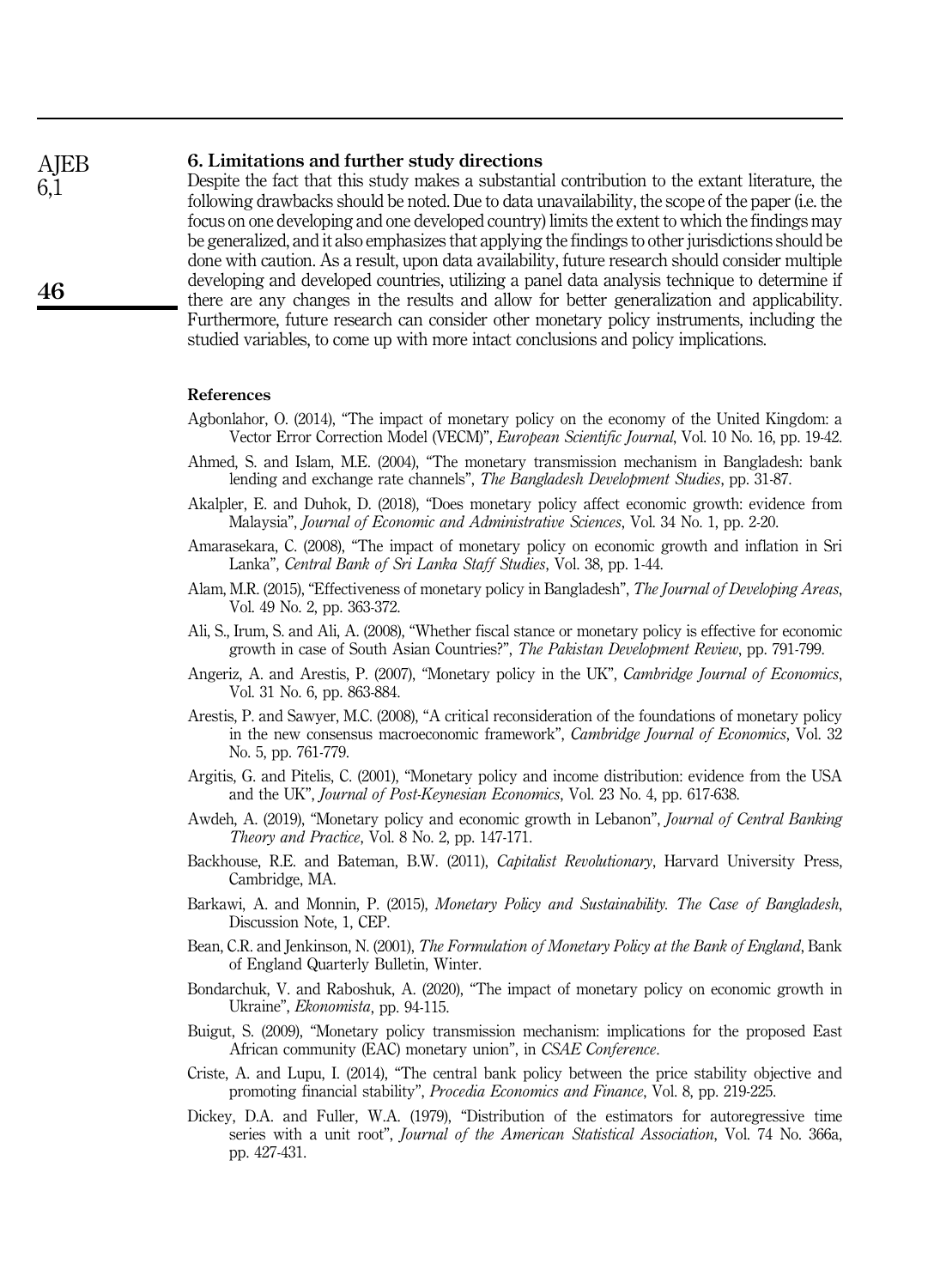<span id="page-21-15"></span>

| Farrar, D.E. and Glauber, R.R. (1967), "Multicollinearity in regression analysis: the problem revisited", |  |
|-----------------------------------------------------------------------------------------------------------|--|
| <i>The Review of Economic and Statistics, pp. 92-107.</i>                                                 |  |

- <span id="page-21-13"></span>Fasanya, I.O., Onakoya, A.B. and Agboluaje, M.A. (2013), "Does monetary policy influence economic growth in Nigeria?", Asian Economic and Financial Review, Vol. 3 No. 5, p. 635.
- <span id="page-21-1"></span>Fourcans, A. and Vranceanu, R. (2007), "The ECB monetary policy: choices and challenges", Journal of Policy Modeling, Vol. 29, pp. 181-194.
- <span id="page-21-5"></span>Friedman, B.M. (1990), "Targets and instruments of monetary policy", in *Handbook of Monetary* Economics, Elsevier, Amsterdam, Vol. 2, pp. 1185-1230.
- <span id="page-21-4"></span>Friedman, B.M. (2000), Monetary Policy, Working Paper No. 8057, National Bureau of Economic Research, doi: [10.3386/w8057](https://doi.org/10.3386/w8057).
- <span id="page-21-2"></span>Galí, I. (2015), Monetary Policy, Inflation, and the Business Cycle: An Introduction to the New Keynesian Framework and its Applications, Princeton University Press.
- <span id="page-21-12"></span>Gnahe, F.E. and Huang, F.M. (2020), "The effect of monetary policy on economy growth of WAEMU countries", Open Journal of Business and Management, Vol. 8 No. 6, pp. 2504-2523.
- <span id="page-21-14"></span>Gul, H., Mughal, K. and Rahim, S. (2012), "Linkage between monetary instruments and economic growth", Universal Journal of Management and Social Sciences, Vol. 2 No. 5, pp. 69-76.
- <span id="page-21-17"></span>Hameed, D. (2010), "Impact of monetary policy on gross domestic product (GDP)", Interdisciplinary Journal of Contemporary Research in Business, Vol. 3 No. 1, pp. 1348-1361.
- <span id="page-21-9"></span>Hossain, M. and Ibon, M.W.F. (2020), "Assessing the effectiveness of monetary policy in Bangladesh", in Bangladesh's Macroeconomic Policy, Palgrave Macmillan, Singapore, pp. 135-162.
- <span id="page-21-16"></span>Hussain, M.E. and Haque, M. (2017), "Empirical analysis of the relationship between money supply and per capita GDP growth rate in Bangladesh", Journal of Advances in Economics and Finance, Vol. 2 No. 1, pp. 54-66.
- International Monetary Fund (2020), International Financial Statistics, available at: International Financial Statistics - Reports - IMF Data (accessed on 25 November 2020).
- <span id="page-21-10"></span>Islam, M.S., Akter, M. and Sarker, M.S.I. (2018), "Economic growth in Bangladesh: impact of fiscal policy and monetary policy", Romanian Economic Business Review, Vol. 13 No. 2, pp. 45-57.
- <span id="page-21-19"></span>Jawaid, S.T., Qadri, F.S. and Ali, N. (2011), "Monetary-fiscal-trade policy and economic growth in Pakistan: time series empirical investigation", International Journal of Economics and Financial Issues, Vol. 1 No. 3, pp. 133-138.
- <span id="page-21-6"></span>Kamaan, C.K. and Nyamongo, E.M. (2014), "The effect of monetary policy on economic growth in Kenya", International Journal of Business and Commerce, Vol. 3 No. 8, pp. 11-24.
- <span id="page-21-11"></span>Kapaya, S.M. (2020), "Financial development and economic growth in Tanzania: an ARDL and bound testing approach", Asian Journal of Economics and Banking, Vol. 5 No. 1, pp. 46-65.
- <span id="page-21-8"></span>Kareem, R.O., Afolabi, A.J., Raheemand, K.A. and Bashir, N.O. (2013), "Analysis of fiscal and monetary policies on economic growth: evidence from Nigerian democracy", Current Research Journal of Economic Theory, Vol. 5 No. 1, pp. 11-19.
- <span id="page-21-3"></span>Keynes, J.M. (1936), The General Theory of Employment, Interest and Money, Macmillan, London.
- <span id="page-21-7"></span>Lashkary, M. and Kashani, H.B. (2011), "The impact of monetary variables on economic growth in Iran: a monetarists' approach", World Applied Sciences Journal, Vol. 15 No. 3, pp. 449-456.
- <span id="page-21-18"></span>Lee, K.S. and Werner, R.A. (2018), "Reconsidering monetary policy: an empirical examination of the relationship between interest rates and nominal GDP growth in the US, UK, Germany and Japan", Ecological Economics, Vol. 146, pp. 26-34.
- <span id="page-21-0"></span>Li, Y.D., İşcan, T.B. and Xu, K. (2010), "The impact of monetary policy shocks on stock prices: evidence from Canada and the United States", Journal of International Money and Finance, Vol. 3 No. 5, pp. 876-896.

economic growth

47

Monetary policy and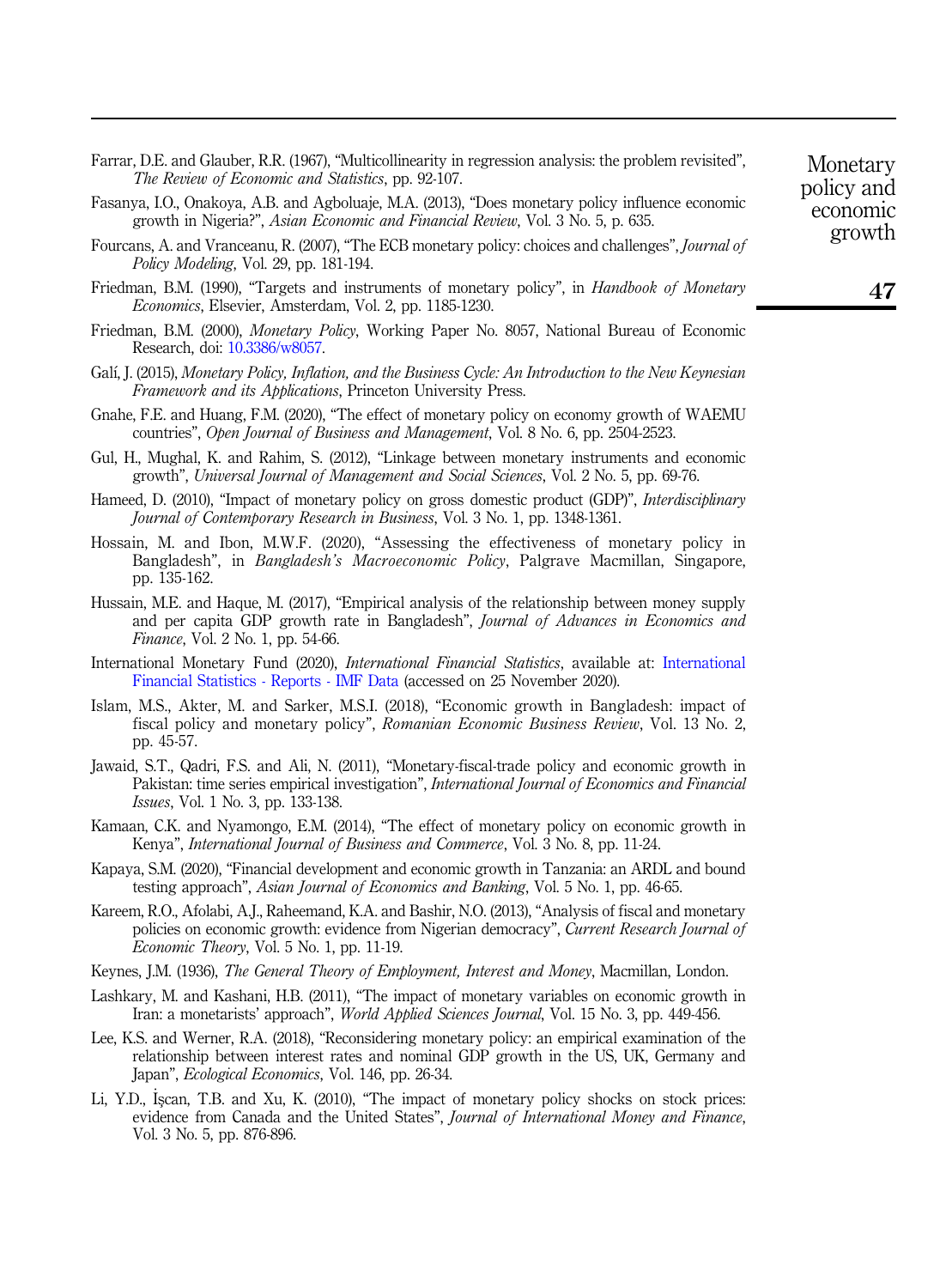<span id="page-22-6"></span>

| Mugableh, M.I. (2019), "Does monetary policy affect economic growth in Jordan? Evidence |                                                                                             |  |  |  |  |  |  |
|-----------------------------------------------------------------------------------------|---------------------------------------------------------------------------------------------|--|--|--|--|--|--|
|                                                                                         | from ordinary least square models", <i>International Business Research</i> , Vol. 12 No. 1, |  |  |  |  |  |  |
| pp. 27-34.                                                                              |                                                                                             |  |  |  |  |  |  |

- <span id="page-22-18"></span>Muhammad, S.D., Wasti, S.K.A., Hussain, A. and Lal, I. (2009), "An empirical investigation between money supply government expenditure, output and prices: the Pakistan evidence", European Journal of Economics, Finance and Administrative Sciences No. 17, p. 60.
- <span id="page-22-19"></span>Mushtaq, S. and Siddiqui, D.A. (2016), "Effect of interest rate on economic performance: evidence from Islamic and non-Islamic economies", Financial Innovation, Vol. 2 No. 1, pp. 1-14.
- <span id="page-22-3"></span>Mutuku, C. and Koech, E. (2014), "Monetary and fiscal policy shocks and economic growth in Kenya: VAR econometric approach", Journal of World Economic Research, Vol. 3 No. 6, pp. 95-108.
- <span id="page-22-15"></span>Nathaniel, S.P. (2020), "Modelling urbanization, trade flow, economic growth and energy consumption with regards to the environment in Nigeria", GeoJournal, Vol. 85, pp. 1499-1513.
- <span id="page-22-7"></span>Noman, S.M.S. and Khudri, M.M. (2015), "The effects of monetary and fiscal policies on economic growth in Bangladesh", ELK Asia Pacific Journal of Finance and Risk Management, Vol. 6 No. 3, pp. 21-34.
- <span id="page-22-4"></span>Nouri, M. and Samimi, A.J. (2011), "The impact of monetary policy on economic growth in Iran", Middle-East Journal of Scientific Research, Vol. 9 No. 6, pp. 740-743.
- <span id="page-22-17"></span>Ogunmuyiwa, M.S. and Ekone, A.F. (2010), "Money supply-economic growth nexus in Nigeria", Journal of Social Sciences, Vol. 22 No. 3, pp. 199-204.
- <span id="page-22-10"></span>Onyeiwu, C. (2012), "Monetary policy and economic growth of Nigeria", Journal of Economics and Sustainable Development, Vol. 3 No. 7, pp. 62-70.
- <span id="page-22-16"></span>Ozer, M. and Karagol, V. (2018), "Relative effectiveness of monetary and fiscal policies on output growth in Turkey: an ARDL bounds test approach Equilibrium", Quarterly Journal of Economics and Economic Policy, Vol. 13 No. 3, pp. 391-409.
- <span id="page-22-9"></span>Pesaran, M.H. and Shin, Y. (1995), "An autoregressive distributed lag modeling approach to cointegration analysis".
- <span id="page-22-12"></span>Pesaran, M.H., Shin, Y. and Smith, R.J. (2001), "Bounds testing approaches to the analysis of level relationships", Journal of Applied Econometrics, Vol. 16 No. 3, pp. 289-326.
- <span id="page-22-2"></span>Pettinger, T. (2020), "UK Monetary policy", *Economics*, Help, available at: [https://www.economicshelp.](https://www.economicshelp.org/macroeconomics/monetary-policy/) [org/macroeconomics/monetary-policy/](https://www.economicshelp.org/macroeconomics/monetary-policy/) (accessed on 23 January 2021).
- <span id="page-22-8"></span>Phillips, P.C. and Perron, P. (1988), "Testing for a unit root in time series regression", Biometrika, Vol. 75 No. 2, pp. 335-346.
- <span id="page-22-5"></span>Precious, C. and Makhetha-Kosi, P. (2014), "Impact of monetary policy on economic growth: a case study of South Africa", Mediterranean Journal of Social Sciences, Vol. 5 No. 15, pp. 76-84.
- <span id="page-22-0"></span>Rahman, M., Nower, N., Tushar, R.H., Abbas, S.M. and Musa, M.N. (2019), "Impact of monetary policy on the economic growth of a developing country: an empirical study on Bangladesh economy", doi: [10.2139/ssrn.3391280](https://doi.org/10.2139/ssrn.3391280) (accessed 30 January 2021).
- <span id="page-22-14"></span>Sarwar, A., Khan, M.A., Sarwar, Z. and Khan, W. (2020), "Financial development, human capital and its impact on economic growth of emerging countries", Asian Journal of Economics and Banking, Vol. 5 No. 1, pp. 86-100.
- <span id="page-22-1"></span>Shah, S. (2009), Bangladesh Financial Sector: An Agenda for Further Reforms, Asian Development Bank, Mandaluyong City.
- <span id="page-22-13"></span>Shahbaz, M., Naeem, M., Ahad, M. and Tahir, I. (2018), "Is natural resource abundance a stimulus for financial development in the USA?", Resources Policy, Vol. 55, pp. 223-232.
- <span id="page-22-11"></span>Srithilat, K., Sun, G. and Thavisay, M. (2017), "The impact of monetary policy on economic development: evidence from Lao PDR", *Global Journal of Human-Social Science Research*, Vol. 17 No. 2, pp. 9-15.

**AIEB** 6,1